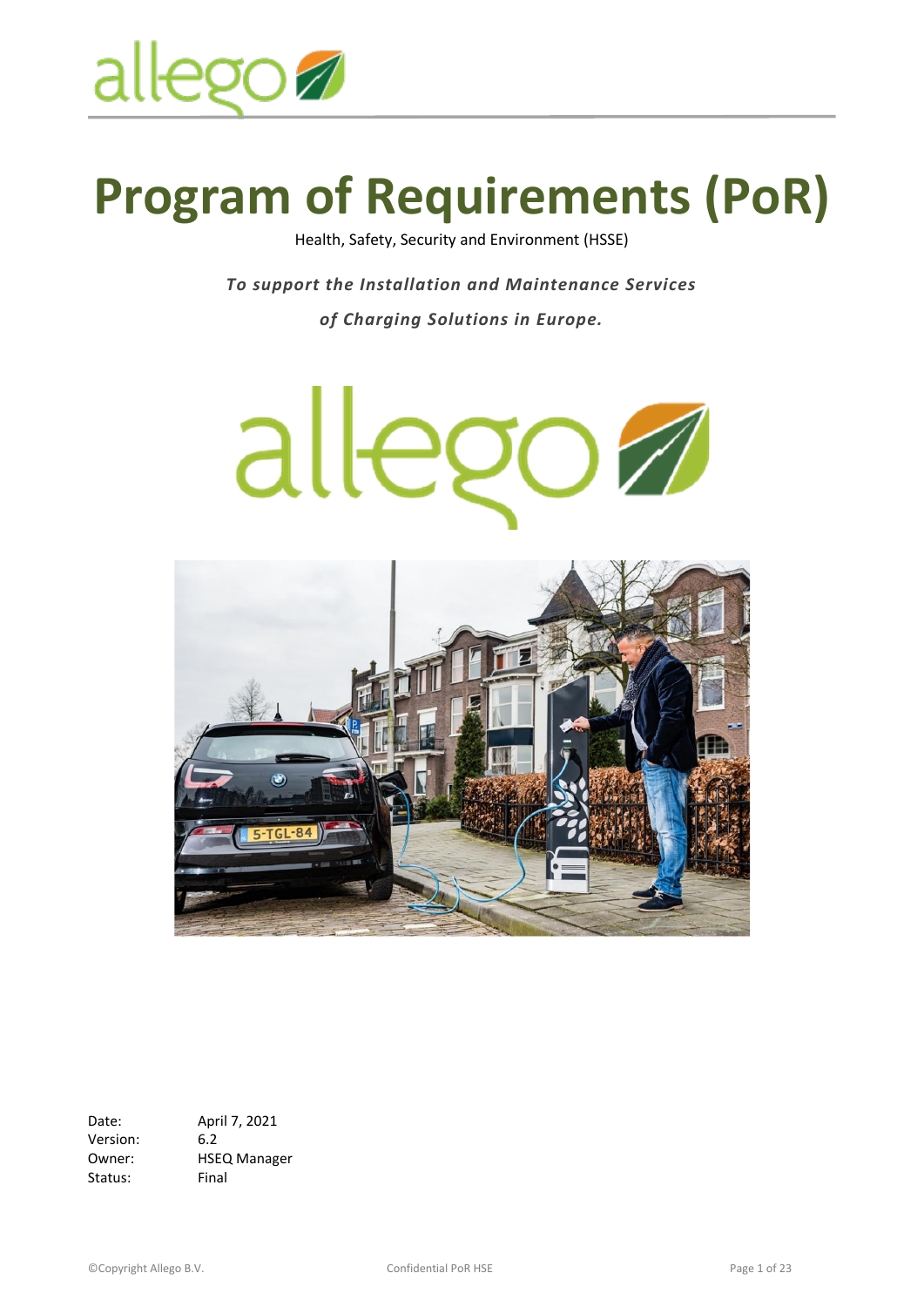

| <b>Version</b> | Name                   | <b>Date</b> | <b>Description of changes</b>                            |
|----------------|------------------------|-------------|----------------------------------------------------------|
| 1.0            | Fred van der Heijden   | 25-11-2016  | Initial document covering NL, GE and BE HSE              |
|                |                        |             | requirements                                             |
| 2.0            | Jeroen de Kuijer       | 16-02-2018  | Updating country specific requirements, HSSEQ policy     |
|                |                        |             | and nomination documented in safety passport             |
| 2.1            | Jeroen de Kuijer       | 21-02-2018  | Updating requirements for Republic of Ireland            |
| 2.2            | Jeroen de Kuijer       | 28-02-2018  | Highlighted requested HSE evidence from supplier         |
| 4.0            | Jeroen de Kuijer       | 11-07-2018  | Updating country specific requirements                   |
| 5.0            | Jeroen de Kuijer       | 08-11-2018  | Added country specific requirements for Finland and      |
|                |                        |             | Spain                                                    |
| 6.0            | HSEQ: Jeroen de Kuijer | 18-03-2019  | Added country specific requirements for Poland and Italy |
| 6.1            | HESQ: Gerben van Geel  | 23-05-2019  | Added subcontractor requirements and access key          |
|                |                        |             | requirements                                             |
| 6.2            | HSEQ: Jeroen de Kuijer | 07-04-2021  | Added countries Lithuania, Estonia and Latvia.           |
|                |                        |             | Minor adjustments                                        |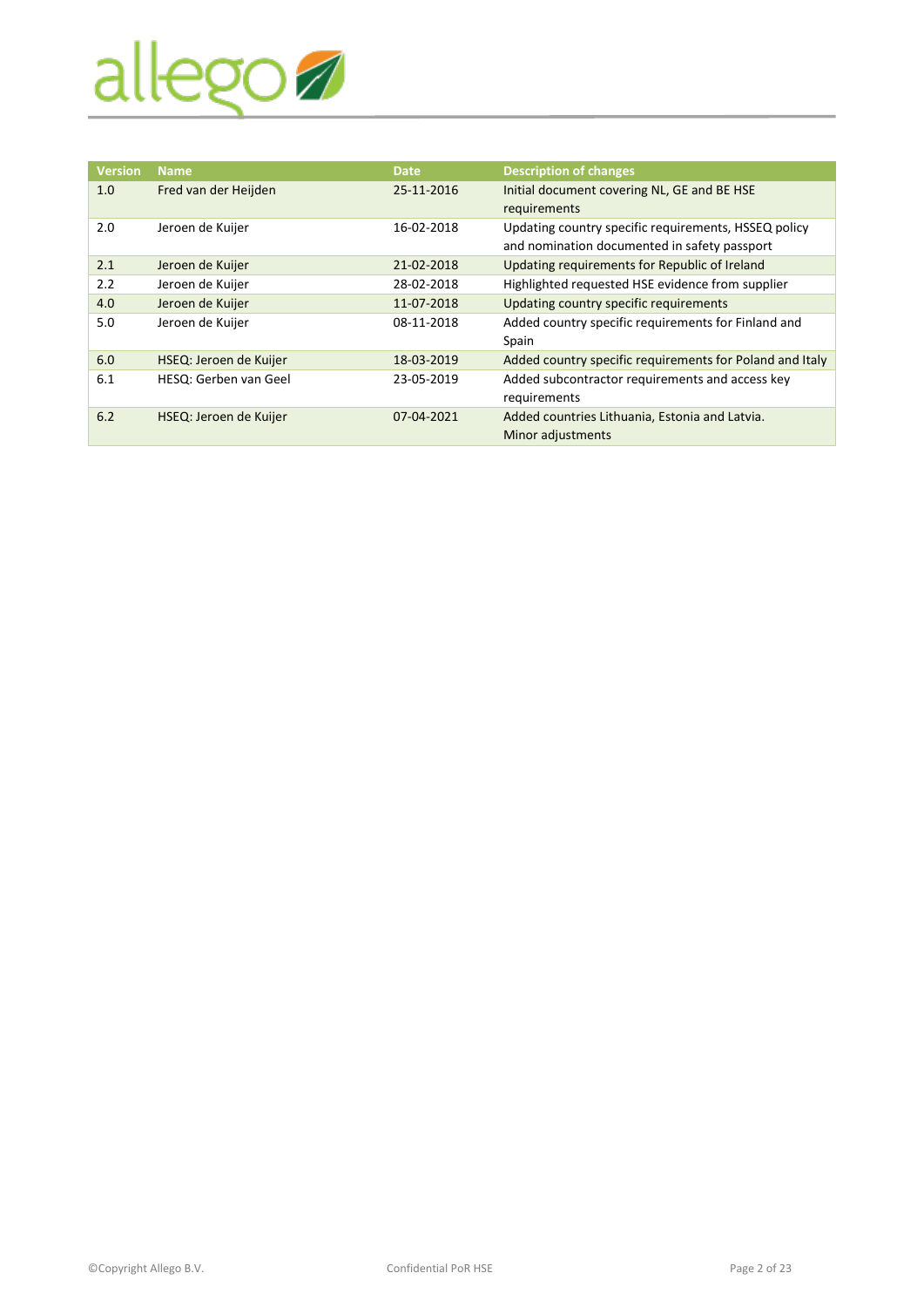# allego

# **Table of content**

| $\mathbf{1}$   |      |                       |  |  |  |
|----------------|------|-----------------------|--|--|--|
| $\overline{2}$ |      |                       |  |  |  |
|                | 2.1  |                       |  |  |  |
|                | 2.2  |                       |  |  |  |
| 3 <sup>7</sup> |      |                       |  |  |  |
|                | 3.1  |                       |  |  |  |
|                | 3.2  |                       |  |  |  |
|                | 3.3  |                       |  |  |  |
|                | 3.4  |                       |  |  |  |
|                | 3.5  |                       |  |  |  |
|                | 3.6  |                       |  |  |  |
|                | 3.7  |                       |  |  |  |
|                | 3.8  |                       |  |  |  |
|                | 3.9  |                       |  |  |  |
|                | 3.10 |                       |  |  |  |
|                | 3.11 |                       |  |  |  |
|                | 3.12 |                       |  |  |  |
|                | 3.13 |                       |  |  |  |
|                | 3.14 |                       |  |  |  |
|                | 3.15 |                       |  |  |  |
|                | 3.16 |                       |  |  |  |
|                | 3.17 |                       |  |  |  |
|                | 3.18 |                       |  |  |  |
|                | 3 19 | The Netherlands<br>16 |  |  |  |
|                | 3.20 |                       |  |  |  |
|                | 3.21 |                       |  |  |  |
| 4              |      |                       |  |  |  |
| 5              |      |                       |  |  |  |
| 6              |      |                       |  |  |  |
| $\overline{7}$ |      |                       |  |  |  |
|                | 7.1  |                       |  |  |  |
|                | 7.2  |                       |  |  |  |
|                | 7.3  |                       |  |  |  |
|                | 7.4  |                       |  |  |  |
|                |      |                       |  |  |  |
| $\mathbf{1}$   |      |                       |  |  |  |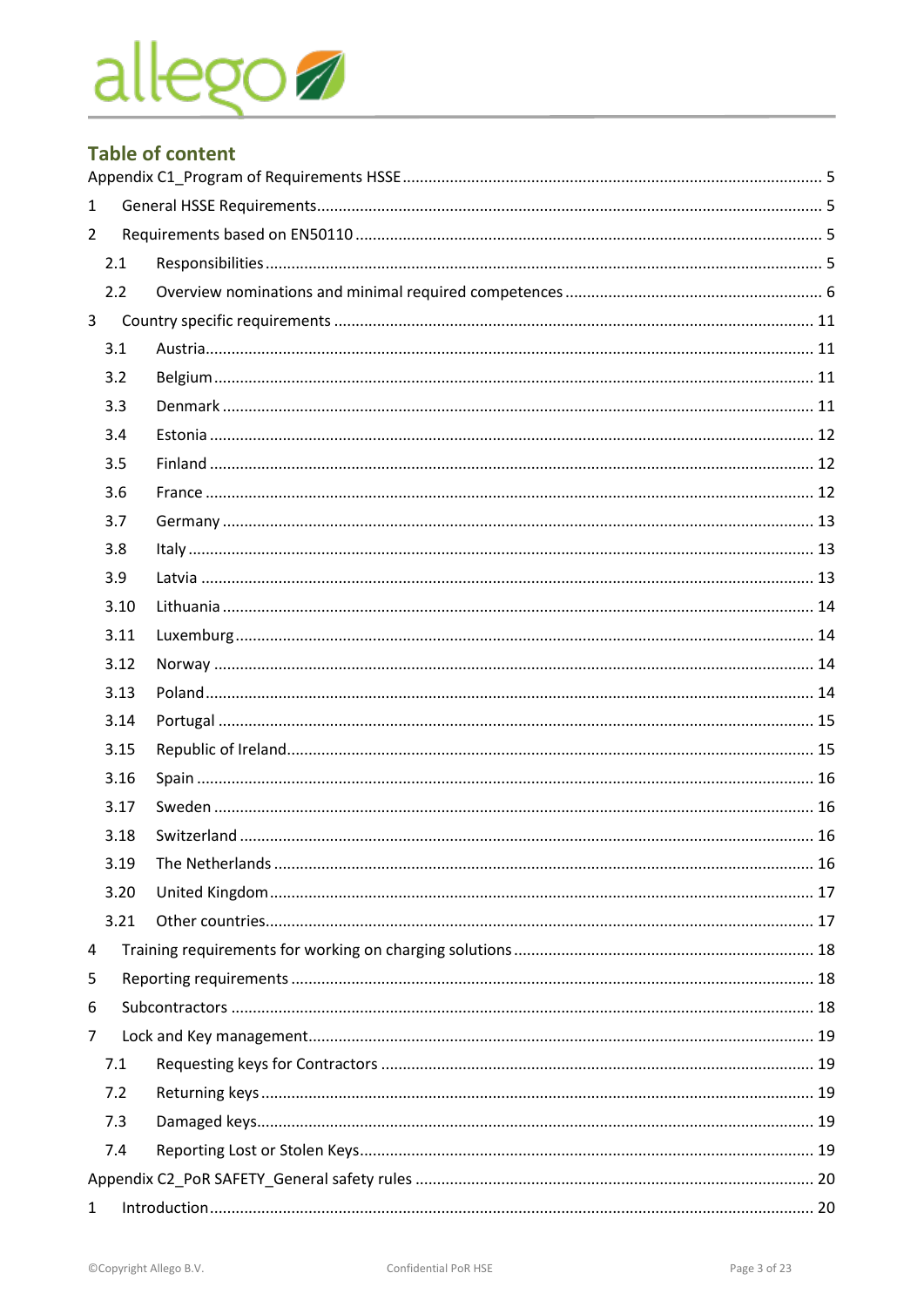# allego

| $2^{\circ}$     |  |  |  |
|-----------------|--|--|--|
| $\mathbf{3}$    |  |  |  |
| $\overline{4}$  |  |  |  |
| 5               |  |  |  |
| 6               |  |  |  |
| $7\overline{ }$ |  |  |  |
| 8               |  |  |  |
| 9               |  |  |  |
|                 |  |  |  |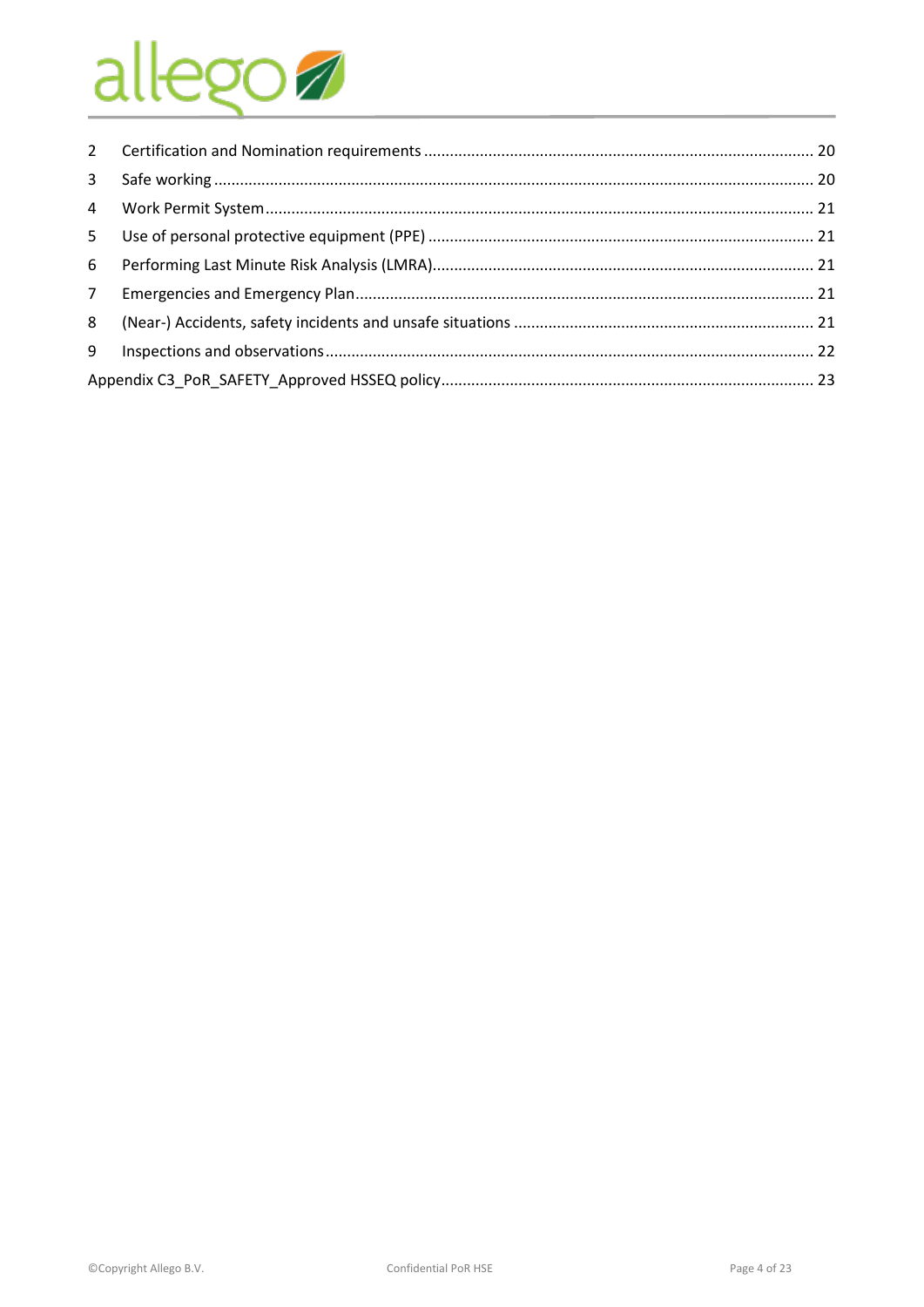

# <span id="page-4-0"></span>**Appendix C1\_Program of Requirements HSSE**

### <span id="page-4-1"></span>**1 General HSSE Requirements**

On behalf of municipalities, businesses and public transport companies Allego manages user-friendly and future-proof charging solutions for electric vehicles. Allego is independent & innovative and is operating as a Pan European company. The installation, operations and maintenance of charging solutions can lead to safety issues for the general public, our suppliers and Allego employees and can also have impact on the environment. Allego specifies its General Health, Safety, Security and Environmental (HSSE) requirements in the following topics.

#### **HSSEQ policy**

Supplier must actively endorse the Allego HSSEQ policy and work in accordance with this policy.

#### **Allego Supplier code of conduct**

Supplier must actively endorse Allego supplier code of conduct and work in accordance with this code.

#### **Safety rules**

Supplier must actively endorse the Allego safety rules and work in accordance with these safety rules.

#### **Risk Identification & Evaluation**

Supplier has a regularly updated Risk Identification & Evaluation(RI&E) report in place concerning all risks identified for safe working.

#### **Requirements on certifications**

Supplier has an integrated management system concerning health, safety, environmental and quality management (e.g. by certification or similar). Supplier shall prove certification (or similar) by sharing a valid copy of certifications (or similar). Supplier allows Allego the right to audit with access to all applicable locations and requested information.

### <span id="page-4-2"></span>**2 Requirements based on EN50110**

#### <span id="page-4-3"></span>**2.1 Responsibilities**

Supplier is responsible for nominating Skilled persons and Instructed persons according to EN50110. For electro technical work concerning a charging solution the employee should be nominated in accordance to EN 50110. The installation technicians and maintenance technicians should be nominated as skilled persons with a minimum required educational competence level according to EN50110. Unless explicitly agreed differently, the responsibility of safe working lies with the supplier. This means the supplier nominates the person in control of a work activity according to EN50110. For electro technical work concerning the grid the employee should have the valid nomination/ certification for the specific country (e.g. in the Netherlands BEI, in Belgium AREI/EN50110 and in Germany VDE0105-100). In case of lifting operations, the person doing this work has a valid and applicable lifting hoist certificate. In case of driving the driver must have a valid driver's license for the appropriate vehicle category.

According to EN50110 Allego and supplier have responsibilities as follows:

| <b>EN50110 nomination</b>                                 | Responsibility |
|-----------------------------------------------------------|----------------|
| Nominated person in control of an electrical installation | Allego         |
| Nominated person in control of a work activity            | Supplier       |
| Skilled person                                            | Supplier       |
| Instructed person                                         | Supplier       |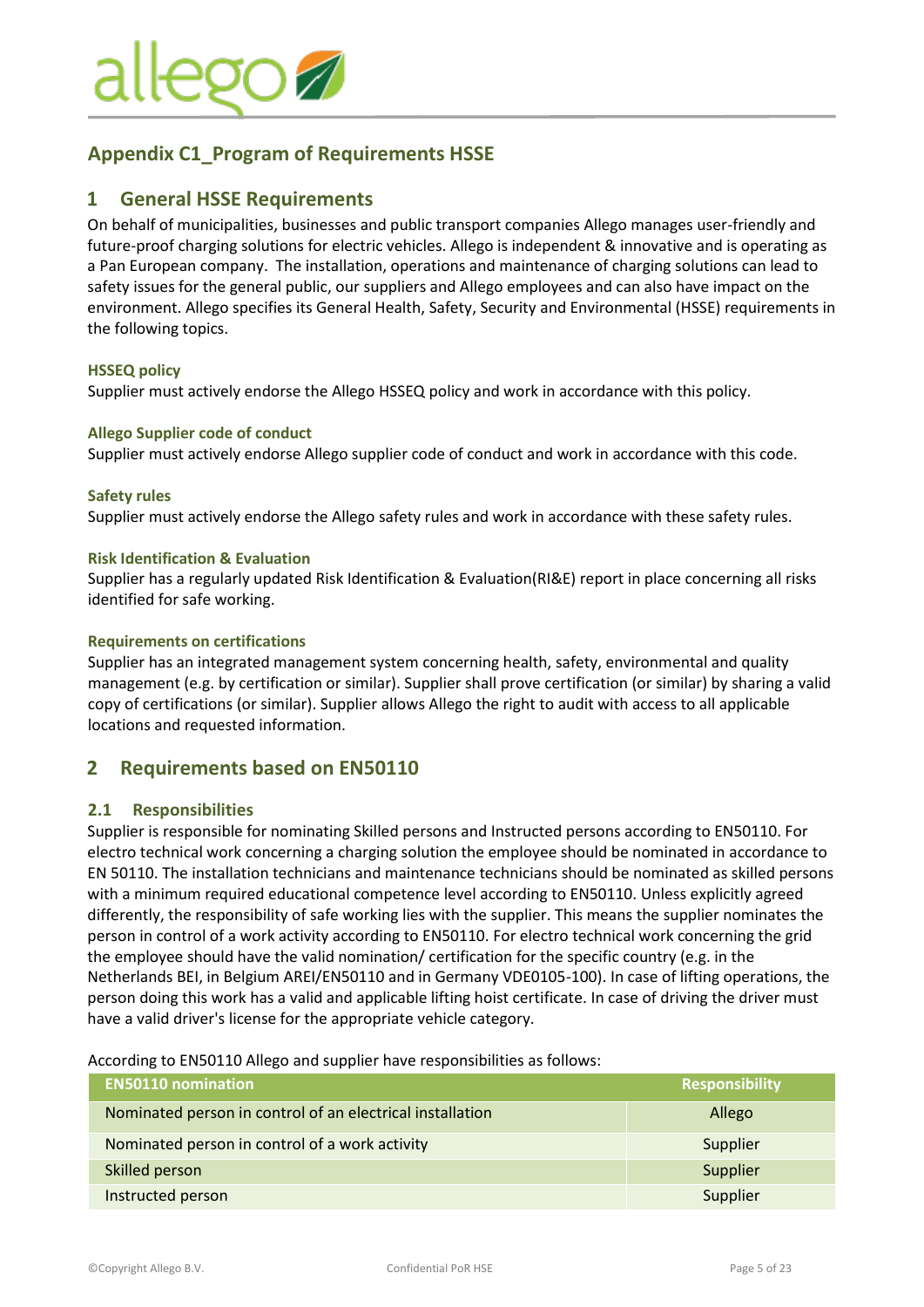

#### <span id="page-5-0"></span>**2.2 Overview nominations and minimal required competences**

All nominated persons must attend an external course (of 1 or 2 days, with repetition after 3 years) on EN50110 (or country specific versions) and internal instructions on company-specific installations, their operation and their hazards (with training on the job and yearly refreshing meetings). Allego must be able to verify if employees have sufficient and adequate qualifications for executing the involved work. The use of an employee specific safety passport is mandatory.

| <b>Europe</b>                                                                 | Austria                                      | <b>Belgium</b>                                                              | <b>Denmark</b>                              |
|-------------------------------------------------------------------------------|----------------------------------------------|-----------------------------------------------------------------------------|---------------------------------------------|
| <b>EN 50110</b>                                                               | ÖVE EN EN 50110-1                            | <b>EN 50110</b>                                                             | <b>EN 50110</b>                             |
| <b>Nominated person in</b><br>control of an electrical<br><b>installation</b> | Anlagenverantwortlicher                      | Installatie verantwoordelijke/<br>le chargé de l'installation<br>électrique | Virksomheds Autoriseret/Faglig<br>ansvarlig |
| <b>Education</b>                                                              | Meisterbrief or Techniker                    | Formally: no requirement<br>Practically: tso or bso-7                       | No formal education required                |
| <b>Nominated person in</b><br>control of a work<br>activity                   | Arbeitsverantwortlicher                      | Werk verantwoordelijke/le<br>chargé des travaux                             | <b>Faglig ansvarlig</b>                     |
| <b>Education</b>                                                              | Meisterbrief or Techniker                    | Formally: no requirement<br>Practically: tso or bso-7                       | No formal education required                |
| <b>Skilled person</b>                                                         | Elektrofachkraft                             | Vakbekwaam persoon/<br>personne qualifiée, code BA5                         | Sagkyndig person                            |
| <b>Education</b>                                                              | Gesellenbrief                                | Formally: no requirement<br>Practically: tso or bso-6                       | No formal education required                |
| <b>Instructed person</b>                                                      | elektrotechnisch unterwiesene<br>Person, EuP | Gewaarschuwd persoon/<br>personne avertie, code BA4                         | Instrueret person                           |
| <b>Education</b>                                                              | No formal education required                 | No formal education required                                                | No formal education required                |

| <b>Europe</b>                                                          | Estonia                                                                                                                                                 | <b>Finland</b>                                                                                                        | <b>France</b>                |
|------------------------------------------------------------------------|---------------------------------------------------------------------------------------------------------------------------------------------------------|-----------------------------------------------------------------------------------------------------------------------|------------------------------|
| <b>EN 50110</b>                                                        | <b>EVS EN 50110</b>                                                                                                                                     | <b>SFS 6002</b>                                                                                                       | <b>NF C-18510</b>            |
| <b>Nominated person in</b><br>control of an electrical<br>installation | Kasutamise järelevaataja A-<br>klassi pädevustunnistus, B-<br>klassi pädevustunnistus;<br>Käidukorralduseks sobilike<br>elektrialaste, kutsetunnistuste | Not separately specified, this is<br>part of the role of the certified<br>supervisor of electrical work<br>activities | $B 2 V^*$                    |
| <b>Education</b>                                                       | tasemed 5-8                                                                                                                                             |                                                                                                                       | No formal education required |
| <b>Nominated person in</b><br>control of a work<br>activity            | Kasutamise järelevaataja A-<br>klassi pädevustunnistus, B-<br>klassi pädevustunnistus;<br>Käidukorralduseks sobilike<br>elektrialaste, kutsetunnistuste | Certified supervisor of electrical<br>work activities                                                                 | <b>B2V</b>                   |
| <b>Education</b>                                                       | tasemed 5-8                                                                                                                                             | S1, S2, S3                                                                                                            | No formal education required |
| <b>Skilled person</b>                                                  | kvalifitseeritud personal                                                                                                                               | Skilled person                                                                                                        | B 1 V or (B 1 V and B C)     |
| <b>Education</b>                                                       | No formal education required                                                                                                                            | No formal education required                                                                                          | No formal education required |
| <b>Instructed person</b>                                               | juhendatud inimene                                                                                                                                      | Instructed person                                                                                                     | <b>BOV</b>                   |
| <b>Education</b>                                                       | No formal education required                                                                                                                            | No formal education required                                                                                          | No formal education required |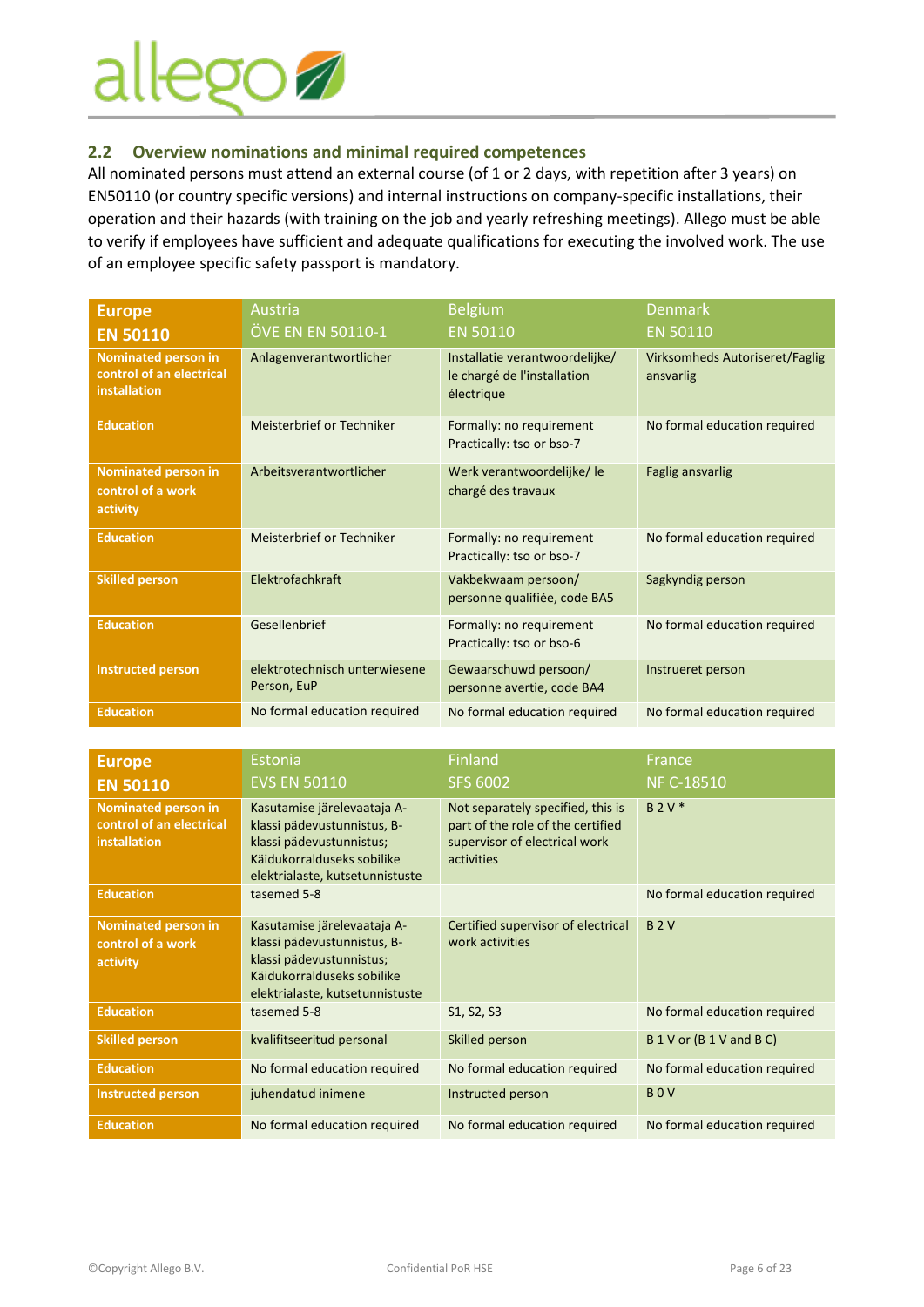

| <b>Europe</b>                                                                 | Germany                                 | Italy                                                                                                           | Latvia                       |
|-------------------------------------------------------------------------------|-----------------------------------------|-----------------------------------------------------------------------------------------------------------------|------------------------------|
| <b>EN 50110</b>                                                               | <b>VDE 0105-100</b>                     | CEI 11-27                                                                                                       | <b>EN 50110</b>              |
| <b>Nominated person in</b><br>control of an electrical<br><b>installation</b> | Anlagenverantwortlicher                 | Persona o Unità Responsabile<br>dell'Impianto elettrico (URI),<br>that is a PES if URI is a person              | Safety group Cz              |
| <b>Education</b>                                                              | Meisterbrief or Techniker               | No formal education required                                                                                    | Secondary education          |
| <b>Nominated person in</b><br>control of a work<br>activity                   | Arbeitsverantwortlicher                 | Persona o Unità<br>Responsabile della<br>realizzazione del lavoro<br>(URL), that is a PES if URL is a<br>person | Safety group Cz              |
| <b>Education</b>                                                              | Meisterbrief or Techniker               | No formal education required                                                                                    | Secondary education          |
| <b>Skilled person</b>                                                         | Elektrofachkraft                        | Persona Esperta (PES), Persona<br>Avvertita (PAV), Persona<br>Idonea (PEI)                                      | Safety group Bz              |
| <b>Education</b>                                                              | Gesellenbrief                           | 1A + 1B knowledge level<br>(voltage-free)<br>2A + 2B knowledge level<br>(under voltage)                         | No formal education required |
| <b>Instructed person</b>                                                      | Elektrotechnisch unterwiesene<br>Person | Persona Comune (PEC)                                                                                            | Safety group A               |
| <b>Education</b>                                                              | No formal education required            | No formal education required                                                                                    | No formal education required |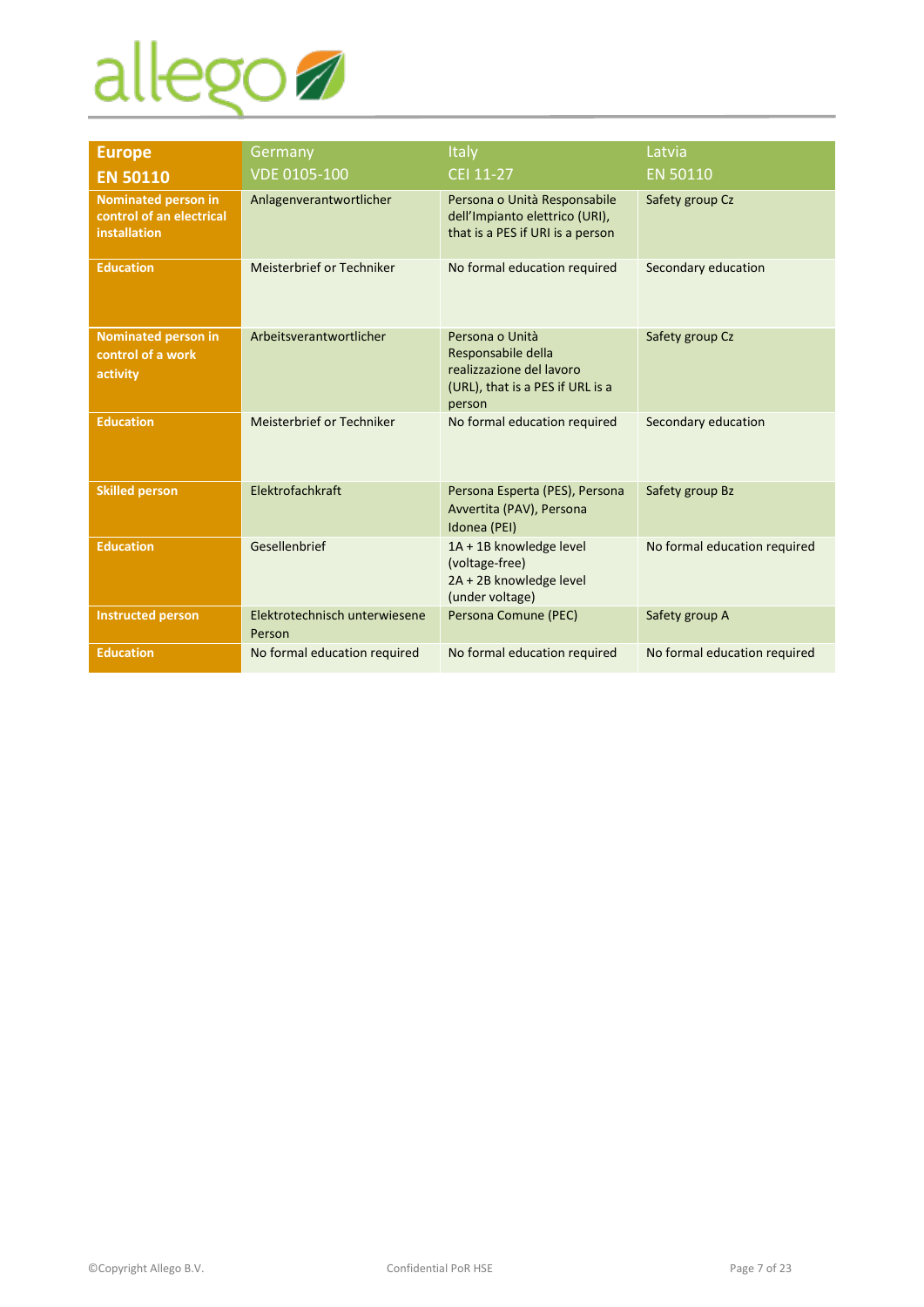

| <b>Europe</b>                                                                 | Lithuania                                                         | Luxemburg                                                                                                                                                                                                        | Norway                                                                                                                                                                                                                                                                                                                                                                                                                 |
|-------------------------------------------------------------------------------|-------------------------------------------------------------------|------------------------------------------------------------------------------------------------------------------------------------------------------------------------------------------------------------------|------------------------------------------------------------------------------------------------------------------------------------------------------------------------------------------------------------------------------------------------------------------------------------------------------------------------------------------------------------------------------------------------------------------------|
| <b>EN 50110</b>                                                               | <b>EN 50110</b>                                                   | <b>EN 50110</b>                                                                                                                                                                                                  | <b>FEK</b>                                                                                                                                                                                                                                                                                                                                                                                                             |
| <b>Nominated person in</b><br>control of an electrical<br><b>installation</b> | Įmonių vadovai (pavaduotojai)<br>(Appendix 1.16)                  | Nominated person in control of<br>an electrical installation                                                                                                                                                     | Driftsansvarlig                                                                                                                                                                                                                                                                                                                                                                                                        |
| <b>Education</b>                                                              | Formal education and<br>experience                                | Formally: no requirement;<br>Practically: NVQ level 3<br>Diploma electrotechnical, and<br>Level 3 Award in the Periodic<br>Inspection, Testing and<br><b>Certification of Electrical</b><br><b>Installations</b> | <b>Technical Master's or</b><br>Bachelor's degree or a two-year<br>secondary education as an<br>electrical technician.                                                                                                                                                                                                                                                                                                 |
| <b>Nominated person in</b><br>control of a work<br>activity                   | Darbų organizavimo vadovai<br>ir darbų vadovai (Appendix<br>1.18) | Nominated person in control<br>of a work activity                                                                                                                                                                | <b>Faglig ansvarlig</b>                                                                                                                                                                                                                                                                                                                                                                                                |
| <b>Education</b>                                                              | Required education                                                | Formally: no requirement;<br>Practically: NVQ level 3<br>Diploma electrotechnical, and<br>Level 3 Award in the Periodic<br>Inspection, Testing and<br><b>Certification of Electrical</b><br><b>Installations</b> | <b>Technical Master's</b><br>or Bachelor's degree or a two-<br>year secondary education as an<br>electrical technician. The<br>person must also have at least<br>3 years of relevant experience<br>after graduation. After 3<br>years of experience, the person<br>should pass the Electrical<br>Installation Exam (Elektroinstall<br>atørprøven) given by the<br>Norwegian Directorate for Civil<br>Protection (DSB). |
| <b>Skilled person</b>                                                         | Specialistas (Appendix 1.17)                                      | Skilled person                                                                                                                                                                                                   | Sakkyndig person                                                                                                                                                                                                                                                                                                                                                                                                       |
| <b>Education</b>                                                              | required formal education                                         | Formally: no requirement;<br>Practically: NVQ level 3<br>Diploma electrotechnical                                                                                                                                | Person with a two-<br>year secondary education as an<br>electrical technician, Bachelor<br>or Master degree within<br>electrical engineering (DSB<br>approval)                                                                                                                                                                                                                                                         |
| <b>Instructed person</b>                                                      | Darbininkas (Appendix 1.19)                                       | Instructed person                                                                                                                                                                                                | Instruert person                                                                                                                                                                                                                                                                                                                                                                                                       |
| <b>Education</b>                                                              | formal vacational and in-house<br>training                        | No formal education required                                                                                                                                                                                     | No formal education required                                                                                                                                                                                                                                                                                                                                                                                           |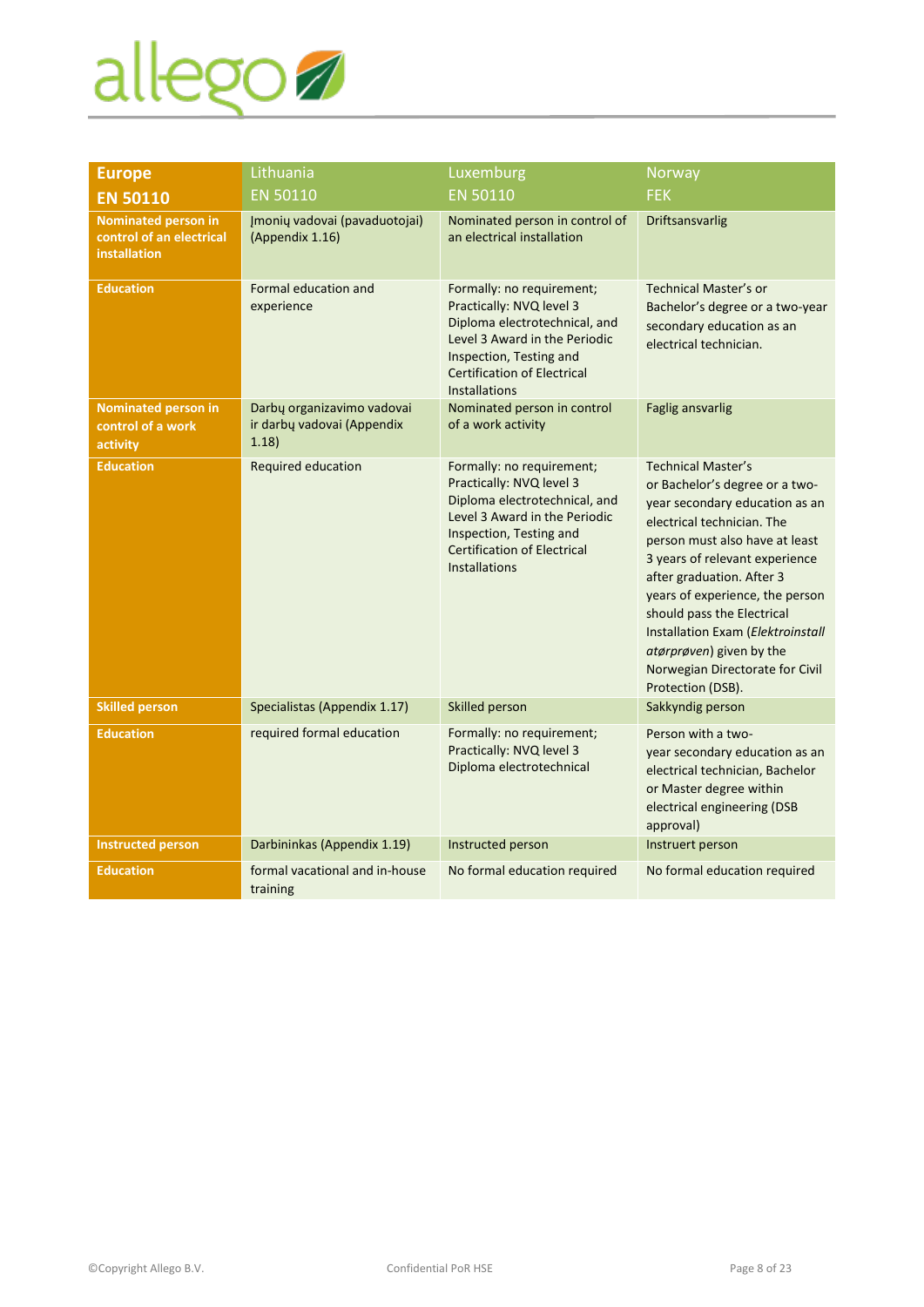

| <b>Europe</b>                                                          | Poland                                                                                 | Portugal                                                              | Republic of Ireland                                          |
|------------------------------------------------------------------------|----------------------------------------------------------------------------------------|-----------------------------------------------------------------------|--------------------------------------------------------------|
| <b>EN 50110</b>                                                        | <b>EN 50110</b>                                                                        | Law no. 14/2015                                                       | <b>EN 50110</b>                                              |
| <b>Nominated person in</b><br>control of an electrical<br>installation | Wykształcenie wyższe (inżynier<br>lub magister)                                        | Technicians responsible for<br>electrical installations               | Nominated person in control<br>of an electrical installation |
| <b>Education</b>                                                       | Tertiary education (engineer or<br>master) + apropriate<br>construction licence        | NOS level 6                                                           | No formal education required                                 |
| <b>Nominated person in</b><br>control of a work<br>activity            | Wykształcenie wyższe<br>(inżynier lub magister                                         | Technicians responsible for<br>working on electrical<br>installations | Nominated person in control of<br>a work activity            |
| <b>Education</b>                                                       | <b>Tertiary education (engineer</b><br>or master) + apropriate<br>construction licence | NOS level 6                                                           | No formal education required                                 |
| <b>Skilled person</b>                                                  | Technik lub tytuł zawodowy                                                             | Technicians working on<br>electrical installations                    | Skilled person                                               |
| <b>Education</b>                                                       | Technician or secondary title                                                          | <b>NOS level 4</b>                                                    | No formal education required                                 |
| <b>Instructed person</b>                                               | Uprawnienia elektryczne                                                                | Instructed person                                                     | Instructed person                                            |
| <b>Education</b>                                                       | No formal education required                                                           | No formal education required                                          | No formal education required                                 |

| <b>Europe</b>                                                                 | Spain                                                        | Sweden                       | Switzerland                                                                                                                                         |
|-------------------------------------------------------------------------------|--------------------------------------------------------------|------------------------------|-----------------------------------------------------------------------------------------------------------------------------------------------------|
| <b>EN 50110</b>                                                               | UNE-EN 50110:2014                                            | <b>ESA 14</b>                | <b>EN 50110 &amp; NIV</b>                                                                                                                           |
| <b>Nominated person in</b><br>control of an electrical<br><b>installation</b> | Nominated person in control of<br>an electrical installation | Eldriftledare                | Fachkundiger Leiter                                                                                                                                 |
| <b>Education</b>                                                              | Certification of Qualification in<br>Low Voltage             | No formal education required | Secondary vocational education<br>as an electrical technician and<br>three years of working<br>experience                                           |
| <b>Nominated person in</b><br>control of a work<br>activity                   | Nominated person in control<br>of a work activity            | Elsäkerhetsledare            | Fachkundiger Leiter                                                                                                                                 |
| <b>Education</b>                                                              | <b>Certification of Qualification</b><br>in Low Voltage      | No formal education required | Secondary vocational<br>education as an electrical<br>technician and three years of<br>working experience                                           |
| <b>Skilled person</b>                                                         | <b>Qualified Operators</b>                                   | Fackkunnig person            | <b>Fachkundige Person</b>                                                                                                                           |
| <b>Education</b>                                                              | No formal education required                                 | No formal education required | Secondary vocational education<br>as an electrical technician and<br>three years of working<br>experience                                           |
| <b>Instructed person</b>                                                      | Instructed person                                            | Instruerad person            | Elektroinstallateur (with<br>diploma), Montage-Elektriker<br>(with diploma), Lernende<br>('work & learn') or Hilfskräfte<br>(non-technical workers) |
| <b>Education</b>                                                              | No formal education required                                 | No formal education required | No formal education required                                                                                                                        |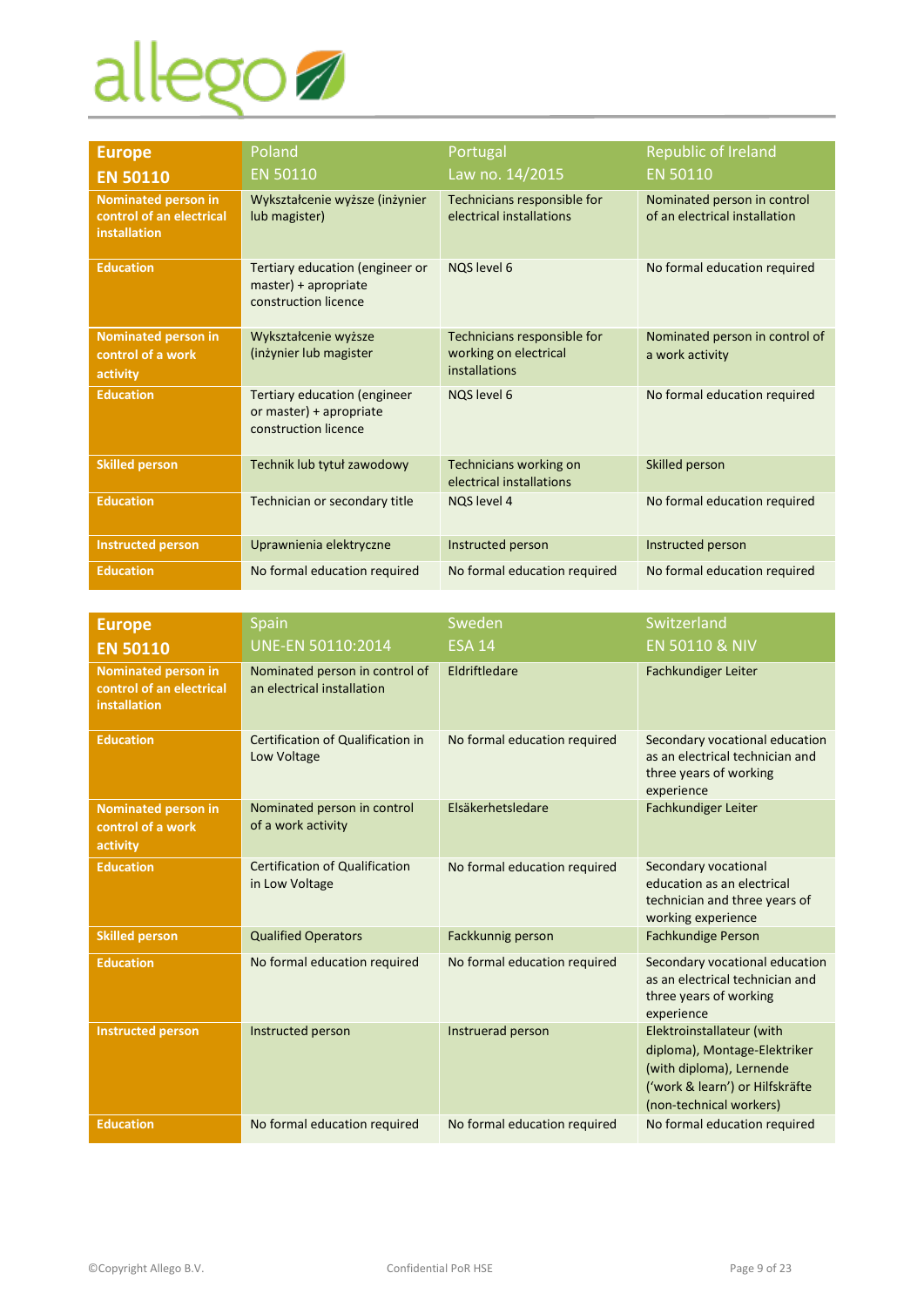# allego

| <b>Europe</b>                                                          | <b>The Netherlands</b>       | <b>United Kingdom</b>                                                                                                                                                                                            |
|------------------------------------------------------------------------|------------------------------|------------------------------------------------------------------------------------------------------------------------------------------------------------------------------------------------------------------|
| <b>EN 50110</b>                                                        | <b>NEN 3140</b>              | <b>BS EN 50110</b>                                                                                                                                                                                               |
| <b>Nominated person in</b><br>control of an electrical<br>installation | Installatieverantwoordelijke | Nominated person in control of<br>an electrical installation                                                                                                                                                     |
| <b>Education</b>                                                       | Technical MBO level 4        | Formally: no requirement<br>Practically: NVQ level 3<br>Diploma electro technical, and<br>Level 3 Award in the Periodic<br>Inspection, Testing and<br><b>Certification of Electrical</b><br><b>Installations</b> |
| <b>Nominated person in</b><br>control of a work<br>activity            | Werkverantwoordelijke        | Nominated person in control<br>of a work activity                                                                                                                                                                |
| <b>Education</b>                                                       | Technical MBO level 4        | Formally: no requirement<br>Practically: NVQ level 3<br>Diploma electro technical, and<br>Level 3 Award in the Periodic<br>Inspection, Testing and<br><b>Certification of Electrical</b><br><b>Installations</b> |
| <b>Skilled person</b>                                                  | Vakbekwaam person            | Skilled person                                                                                                                                                                                                   |
| <b>Education</b>                                                       | <b>Technical MBO level 2</b> | Formally: no requirement;<br>Practically: NVQ level 3<br>Diploma electro technical                                                                                                                               |
| <b>Instructed person</b>                                               | Voldoende onderricht persoon | Instructed person                                                                                                                                                                                                |
| <b>Education</b>                                                       | No formal education required | No formal education required                                                                                                                                                                                     |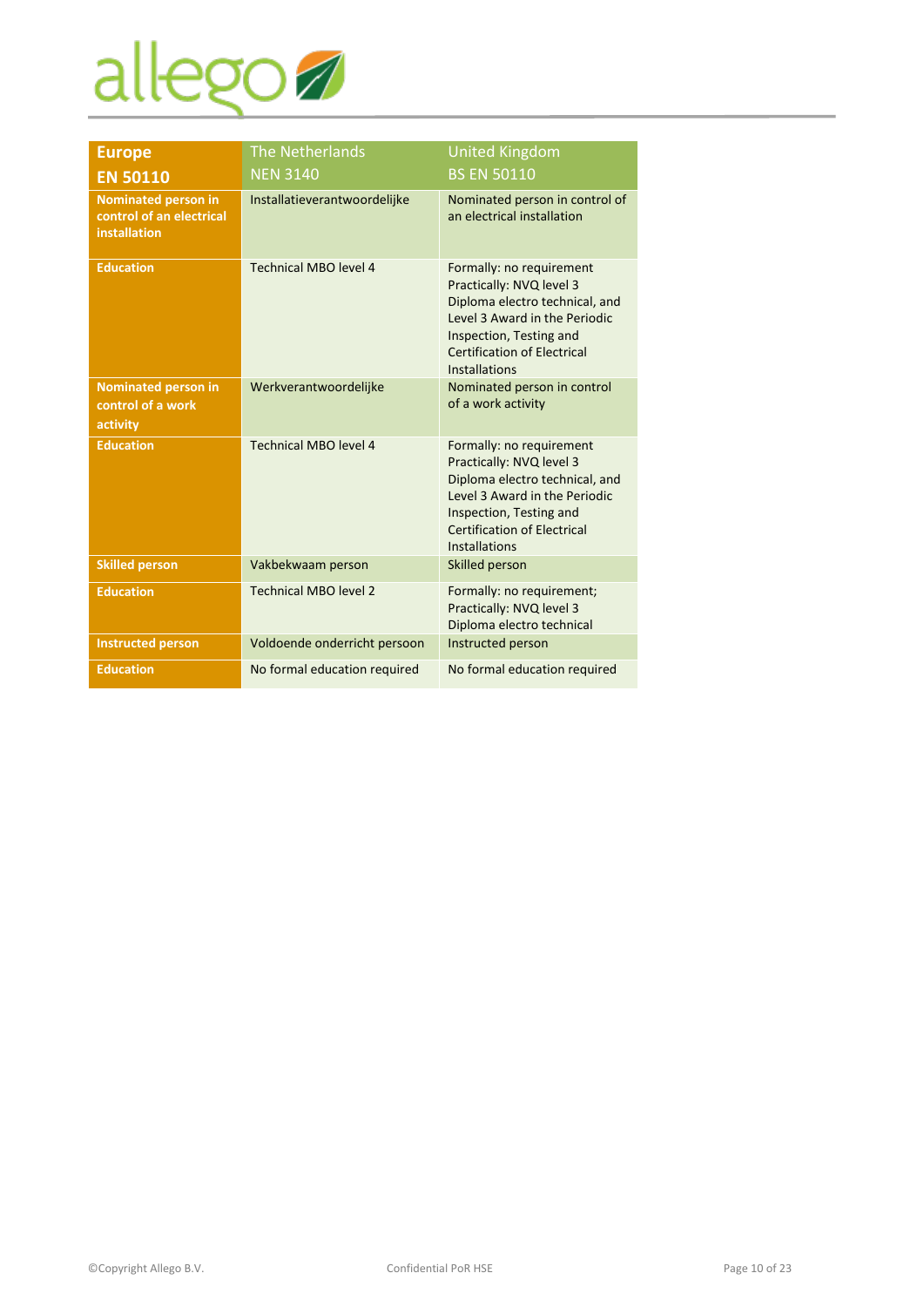

# <span id="page-10-0"></span>**3 Country specific requirements**

#### <span id="page-10-1"></span>**3.1 Austria**

- a. The supplier (contractor or service supplier) has a trade authority (*Gewerbeberechtigung*) for the range of their work.
- b. The employees of the supplier (contractor or service supplier) installing or maintaining the charging solutions is instructed according the national law for employee safety (*ArbeitnehmerInnenschutzgesetz*).

**Supplier shall provide the following to Allego:**

- Proof of certification (or similar) of its management system for HSEQ by sharing a valid copy of certifications (or similar)
- a copy of HSE plan from supplier
- a copy of RI&E from supplier
- name of HSEQ accountable person
- a copy of a valid trade authority

#### <span id="page-10-2"></span>**3.2 Belgium**

- a. The supplier (contractor or service supplier) has a valid VCA certification (VCU in case applicable).
- b. The employees of the supplier (contractor or service supplier) installing or maintaining the charging solutions have a valid VCA-VOL of VCA-basis.
- c. Supplier ensures that Allego has valid copy of VCA (VCU in case applicable) company certification (valid copies of VCA employee's certification shall be available on site).

**Supplier shall provide the following to Allego:**

- Proof of certification (or similar) of its management system for HSEQ by sharing a valid copy of certifications (or similar)
- a copy of HSE plan from supplier
- a copy of RI&E from supplier
- name of HSEQ accountable person
- a copy of a valid VCA certification (VCU in case applicable)

#### <span id="page-10-3"></span>**3.3 Denmark**

- a. The supplier (contractor or service supplier) is authorized by Danish Safety Technology Authority (*Sikkerhedsstyrelsen*).
- b. The employees of the supplier (contractor or service supplier) installing or maintaining the charging solutions has passed an Authorization exam provided by the Danish Safety Technology Authority.
- c. Supplier ensures that Allego has valid copy of its authorization by Danish Safety Technology Authority.

- Proof of certification (or similar) of its management system for HSEQ by sharing a valid copy of certifications (or similar)
- a copy of HSE plan from supplier
- a copy of RI&E from supplier
- name of HSEQ accountable person
- a valid copy of its authorization by Danish Safety Technology Authority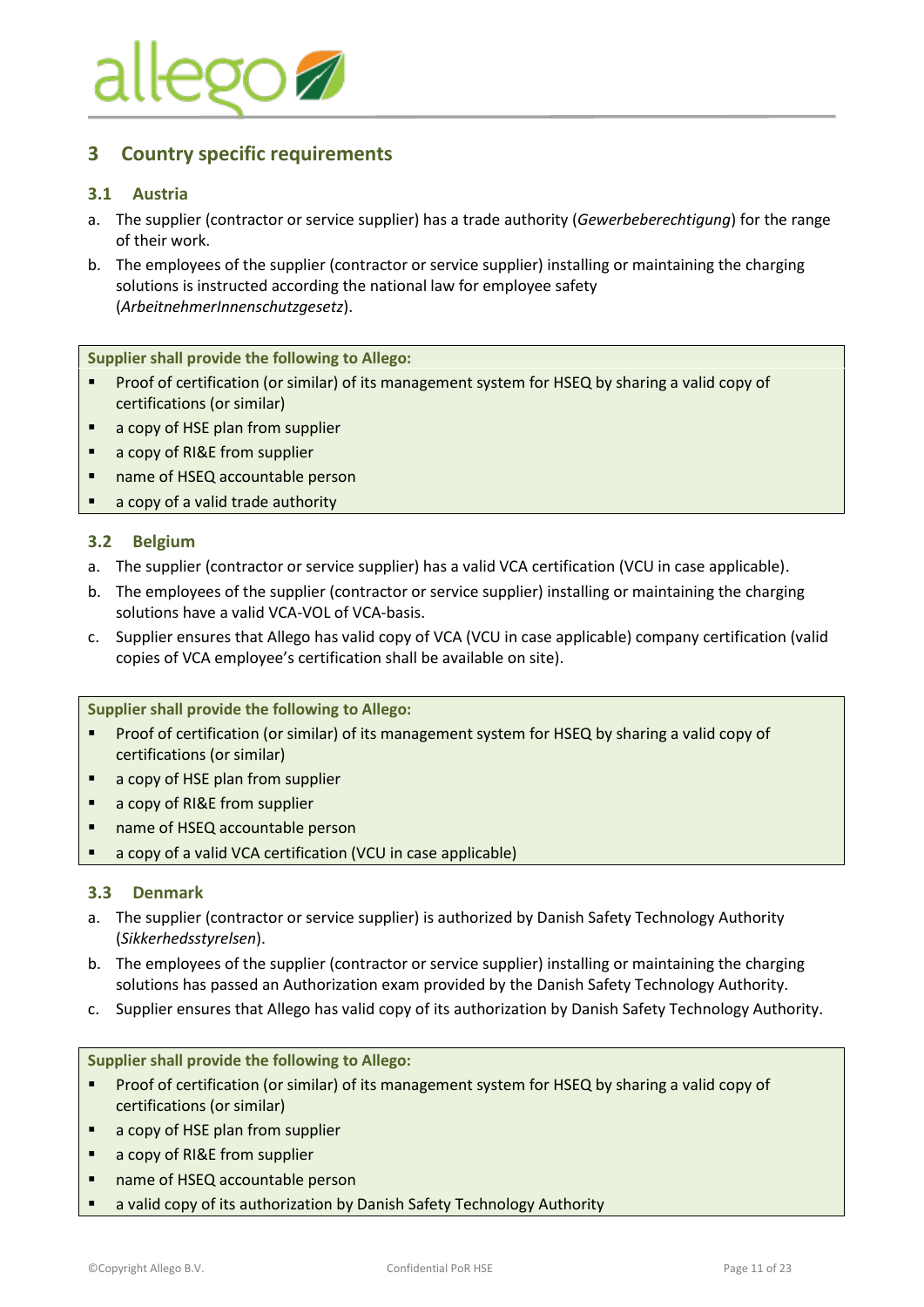

#### <span id="page-11-0"></span>**3.4 Estonia**

- a. The supplier (contractor or service supplier) is registered with the registrar of Ministry of Economic Affairs and Communications (Majandus ja Kommunikatsiooniministeerium).
- b. Supplier ensures that Allego has valid copy of its registration with the registrar of Ministry of Economic Affairs and Communications (Majandus ja Kommunikatsiooniministeerium).

**Supplier shall provide the following to Allego:**

- Proof of certification (or similar) of its management system for HSEQ by sharing a valid copy of certifications (or similar)
- a copy of HSE plan from supplier
- a copy of RI&E from supplier
- name of HSEQ accountable person
- a valid copy of registration with Ministry of Economic Affairs and Communications (Majandus ja Kommunikatsiooniministeerium)

#### <span id="page-11-1"></span>**3.5 Finland**

- a. The supplier (contractor or service supplier) has a valid registration in the Electrical Entrepreneurs register [\(http://rekisterit.tukes.fi/urakoitsijat/\)](http://rekisterit.tukes.fi/urakoitsijat/).
- b. The employees of the supplier (contractor or service supplier) installing or maintaining the charging solutions have a valid Occupational Safety Card from the Centre for Occupational Safety (TKK).
- c. The employees of the supplier (contractor or service supplier) installing or maintaining the charging solutions have a valid training certificate according to standard SFS 6002.
- d. Supplier ensures that Allego has a valid copy of registration in the Electrical Entrepreneurs register.

**Supplier shall provide the following to Allego:**

- Proof of certification (or similar) of its management system for HSEQ by sharing a valid copy of certifications (or similar)
- a copy of HSE plan from supplier
- a copy of RI&E from supplier
- name of HSEQ accountable person
- a valid copy of registration in the Electrical Entrepreneurs register.

#### <span id="page-11-2"></span>**3.6 France**

- a. The supplier (contractor or service supplier) has a valid Qualifelec or Afnor certification. Concerning works and activities on major risk sites (such as petrol forecourts) the supplier has a valid MASE certification.
- b. The employees of the supplier (contractor or service supplier) installing or maintaining the charging solutions have a valid Electrical Habilitation Certificate.
- c. Supplier ensures that Allego has valid copy of Qualifelec or Afnor company certification (valid copies of employee's Electrical Habilitation Certificate shall be available on site).

- **Proof of certification (or similar) of its management system for HSEQ by sharing a valid copy of** certifications (or similar)
- a copy of HSE plan from supplier
- a copy of RI&E from supplier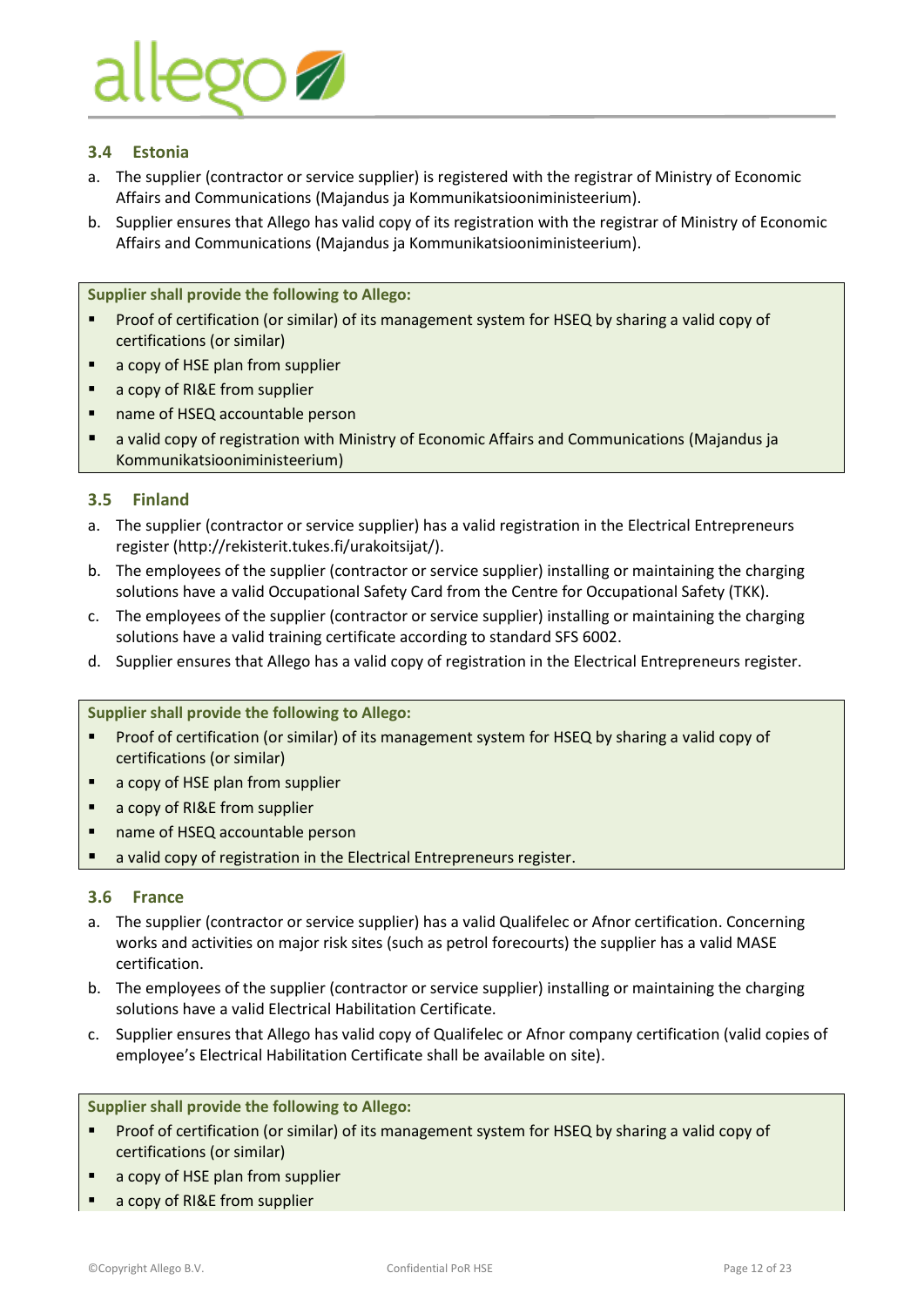

- name of HSEQ accountable person
- a copy of a valid Qualifelec or Afnor certification.
- a copy of a valid MASE certification (where applicable)

#### <span id="page-12-0"></span>**3.7 Germany**

- a. The supplier (contractor or service supplier) has a valid SCC certification.
- b. The employees of the supplier (contractor or service supplier) have a valid SCC certification *(Operativtätige Mitarbeiter and SCC Operativtätige Führungskraft -only SCC-certificates based on document nr. 018 of U-SK-SCC or 017 of DAkkS/TGA are acknowledged).*
- c. Supplier ensures that Allego has valid copy of SSC company certification (valid copies of SCC employee's certification shall be available on site).

#### **Supplier shall provide the following to Allego:**

- Proof of certification (or similar) of its management system for HSEQ by sharing a valid copy of certifications (or similar)
- a copy of HSE plan from supplier
- a copy of RI&E from supplier
- name of HSEQ accountable person
- a copy of a valid SCC certification

#### <span id="page-12-1"></span>**3.8 Italy**

a. The supplier (contractor or service supplier) will follow the requirements of the National Safety Standard CEI 11-27 to make sure all employees and others can work safely.

**Supplier shall provide the following to Allego:**

- **•** Proof of certification (or similar) of its management system for HSEQ by sharing a valid copy of certifications (or similar)
- a copy of HSE plan from supplier
- a copy of RI&E from supplier
- name of HSEQ accountable person

#### <span id="page-12-2"></span>**3.9 Latvia**

- a. The supplier (contractor or service supplier) is certified according to Latvian Power Standard LEK 025.
- b. Supplier ensures that Allego has valid copy of its certification according to Latvian Power Standard LEK 025.
- c. The employees of the supplier (contractor or service supplier) installing or maintaining the charging solutions have a valid certificate as an electrician according to LEK25 (safety group Bz as a minimum).
- Proof of certification (or similar) of its management system for HSEQ by sharing a valid copy of certifications (or similar)
- a copy of HSE plan from supplier
- a copy of RI&E from supplier
- name of HSEQ accountable person
- a valid copy of certification according to LEK 25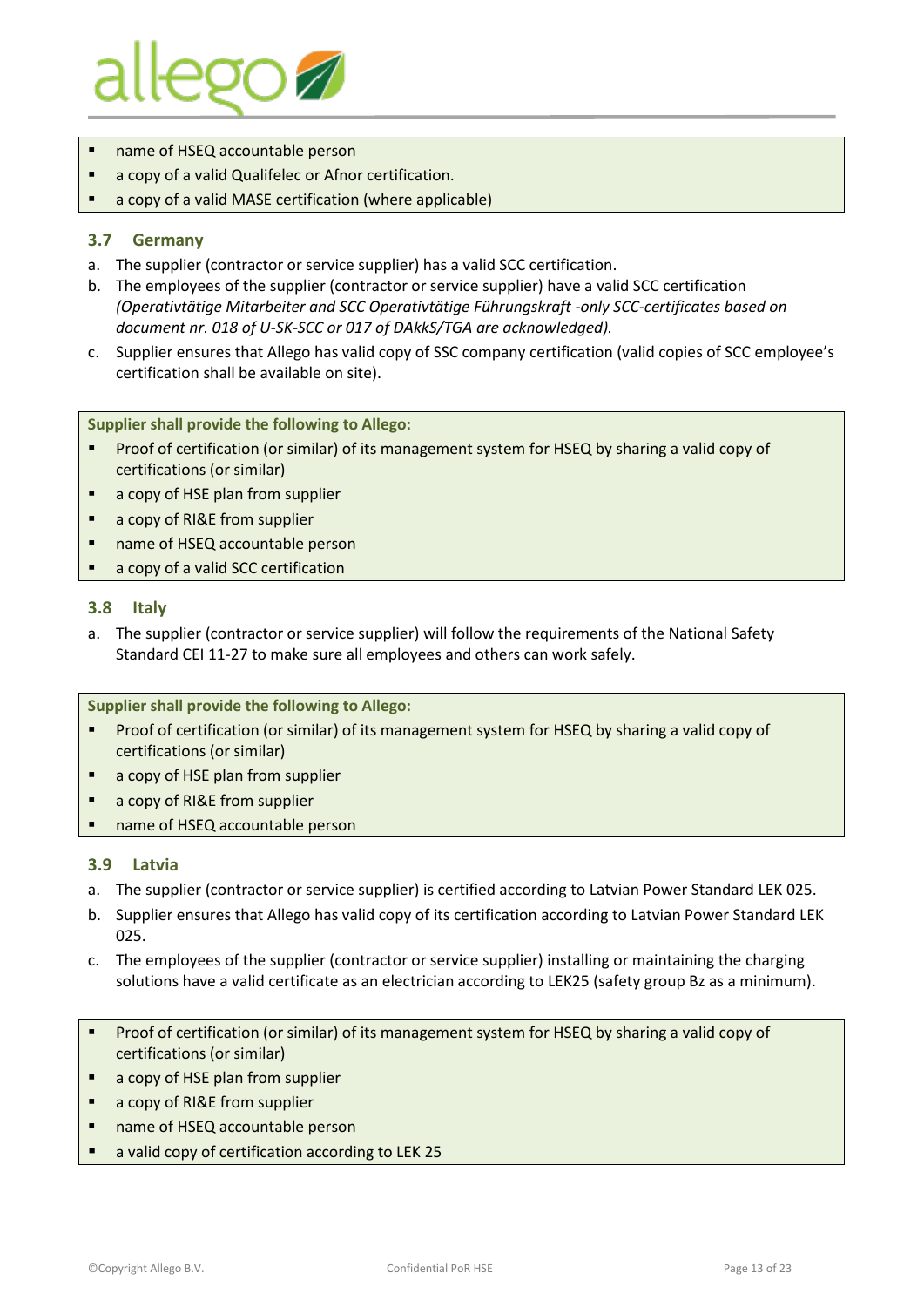

#### <span id="page-13-0"></span>**3.10 Lithuania**

- a. The supplier (contractor or service supplier) will follow the legal requirements of the National Labor Inspection to make sure all employees and others can work safely.
- Proof of certification (or similar) of its management system for HSEQ by sharing a valid copy of certifications (or similar)
- a copy of HSE plan from supplier
- a copy of RI&E from supplier
- name of HSEQ accountable person

#### <span id="page-13-1"></span>**3.11 Luxemburg**

b. The supplier (contractor or service supplier) will follow the legal requirements of the Code du Travail to make sure all employees and others can work safely.

#### **Supplier shall provide the following to Allego:**

- Proof of certification (or similar) of its management system for HSEQ by sharing a valid copy of certifications (or similar)
- a copy of HSE plan from supplier
- a copy of RI&E from supplier
- name of HSEQ accountable person

#### <span id="page-13-2"></span>**3.12 Norway**

- a. The supplier (contractor or service supplier) is registered in Electrical Enterprise Register (Elvirksomhetsregister) at the Norwegian Directorate for Civil Protection (DSB) with the correct range of work (virkeområde) according to the regulation FEK (Forskrift om elektroforetak og kvalifikasjonskrav for arbeid knyttet til elektriske anlegg og elektrisk ustyr).
- b. The employees of the supplier (contractor or service supplier) installing or maintaining the charging solutions have a valid certificate as an electrician according to FEK (par. 6).
- c. Supplier ensures that Allego has valid copy of the registration in the Electrical Enterprise Register at the Norwegian Directorate for Civil Protection (DSB). Valid copies of employee's certification shall be available on site.

**Supplier shall provide the following to Allego:**

- **Proof of certification (or similar) of its management system for HSEQ by sharing a valid copy of** certifications (or similar)
- a copy of HSE plan from supplier
- a copy of RI&E from supplier
- name of HSEQ accountable person
- a copy of the valid registration in the Electrical Enterprise Register (Elvirksomhetsregister) at the Norwegian Directorate for Civil Protection (DSB) with the correct range of work (virkeområde) according to the regulation FEK (Forskrift om elektroforetak og kvalifikasjonskrav for arbeid knyttet til elektriske anlegg og elektrisk ustyr).

#### <span id="page-13-3"></span>**3.13 Poland**

a. The supplier (contractor or service supplier) will follow the legal requirements of the Health and Safety standards (BHP, section 8) to make sure all employees and others can work safely.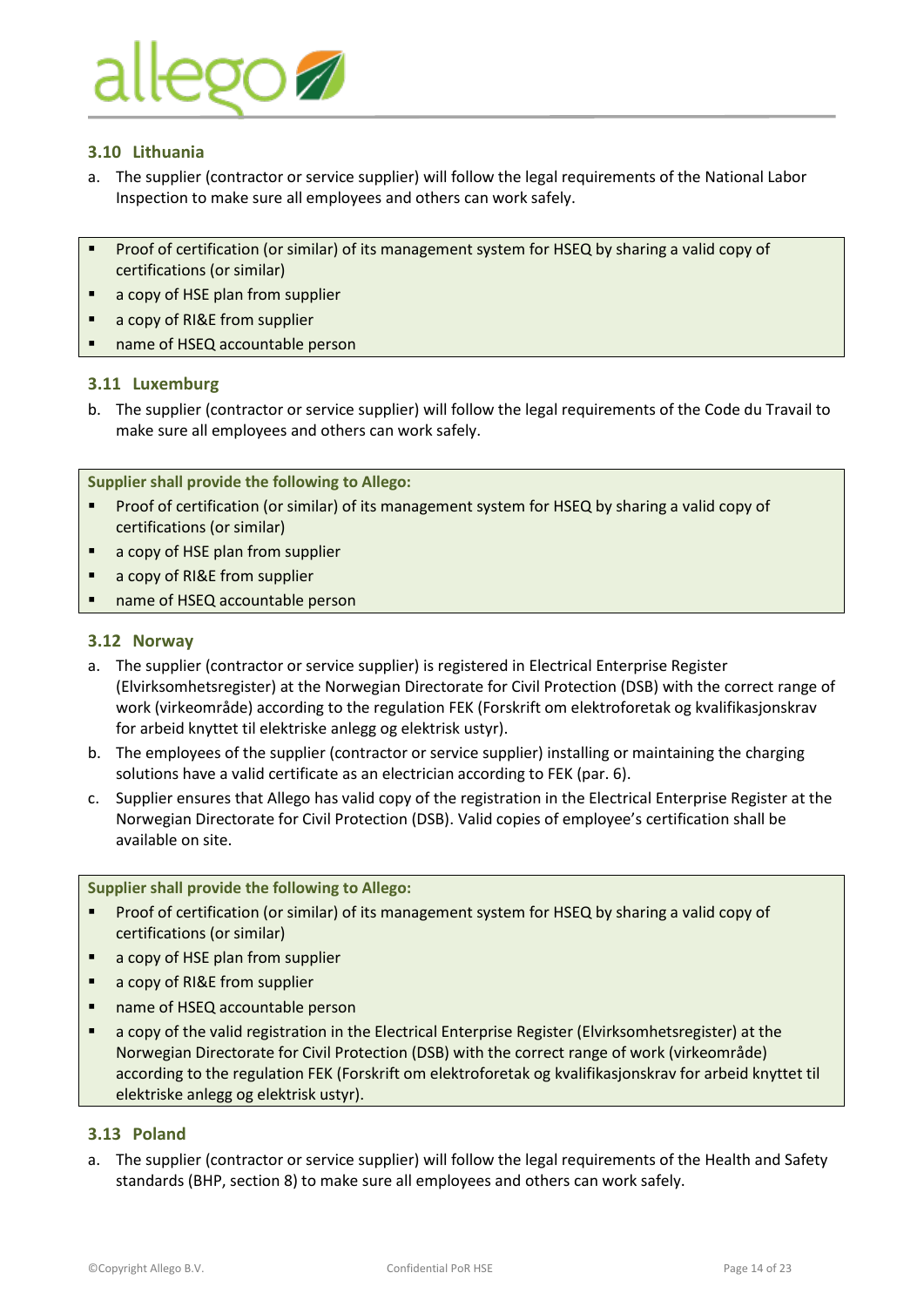# **POZ**

- b. The employees of the supplier (contractor or service supplier) installing or maintaining the charging solutions have a valid certificate of qualification from group G1 based on the Polish Energy Law.
- c. Valid copies of employee's certification shall be available on site.

**Supplier shall provide the following to Allego:**

- Proof of certification (or similar) of its management system for HSEQ by sharing a valid copy of certifications (or similar)
- a copy of HSE plan from supplier
- a copy of RI&E from supplier
- name of HSEQ accountable person

#### <span id="page-14-0"></span>**3.14 Portugal**

- a. The employees of the supplier (contractor or service supplier) installing or maintaining the charging solutions have a valid certificate for a safety training from ISQ, Bureau Veritas or equivalent and competences adequate to the work to be performed by them.
- b. Supplier ensures that Allego has a valid copy of: (1) employee's training records (including safety training), (2) PPEs distribution list for employees, (3) supplier's insurance against accidents at work, (4) supplier's social security registration, (5) supplier's liability insurance, (6) employee's medical fitness certificate
- c. Valid copies of employee's certification for a safety training from ISQ, Bureau Veritas or equivalent shall be available on site.

**Supplier shall provide the following to Allego:**

- Proof of certification (or similar) of its management system for HSEQ by sharing a valid copy of certifications (or similar)
- a copy of HSE plan from supplier
- a copy of RI&E from supplier
- name of HSEQ accountable person
- a valid copy of: (1) employee's training records (including safety training), (2) PPEs distribution list for employees, (3) supplier's insurance against accidents at work, (4) supplier's social security registration, (5) supplier's liability insurance
- the following information is available on request of Allego: (6) employee's medical fitness certificate

#### <span id="page-14-1"></span>**3.15 Republic of Ireland**

- a. The supplier (contractor or service supplier) is a member of Electrical Contractors Safety & Standards Association (ECSSA) or Register of Electrical Contractors of Ireland (RECI).
- b. The employees of the supplier (contractor or service supplier) installing or maintaining the charging solutions have a valid Safe Pass Registration Card and, where applicable, a relevant Construction Skills Certification Scheme (CSCS) Registration Card.
- c. Supplier ensures that Allego has a valid copy of company membership to either ECSSA or RECI (valid copies of employee's Safe Pass Registration Card and CSCS Registration Card shall be available on site).

- Proof of certification (or similar) of its management system for HSEQ by sharing a valid copy of certifications (or similar)
- a copy of HSE plan from supplier
- a copy of RI&E from supplier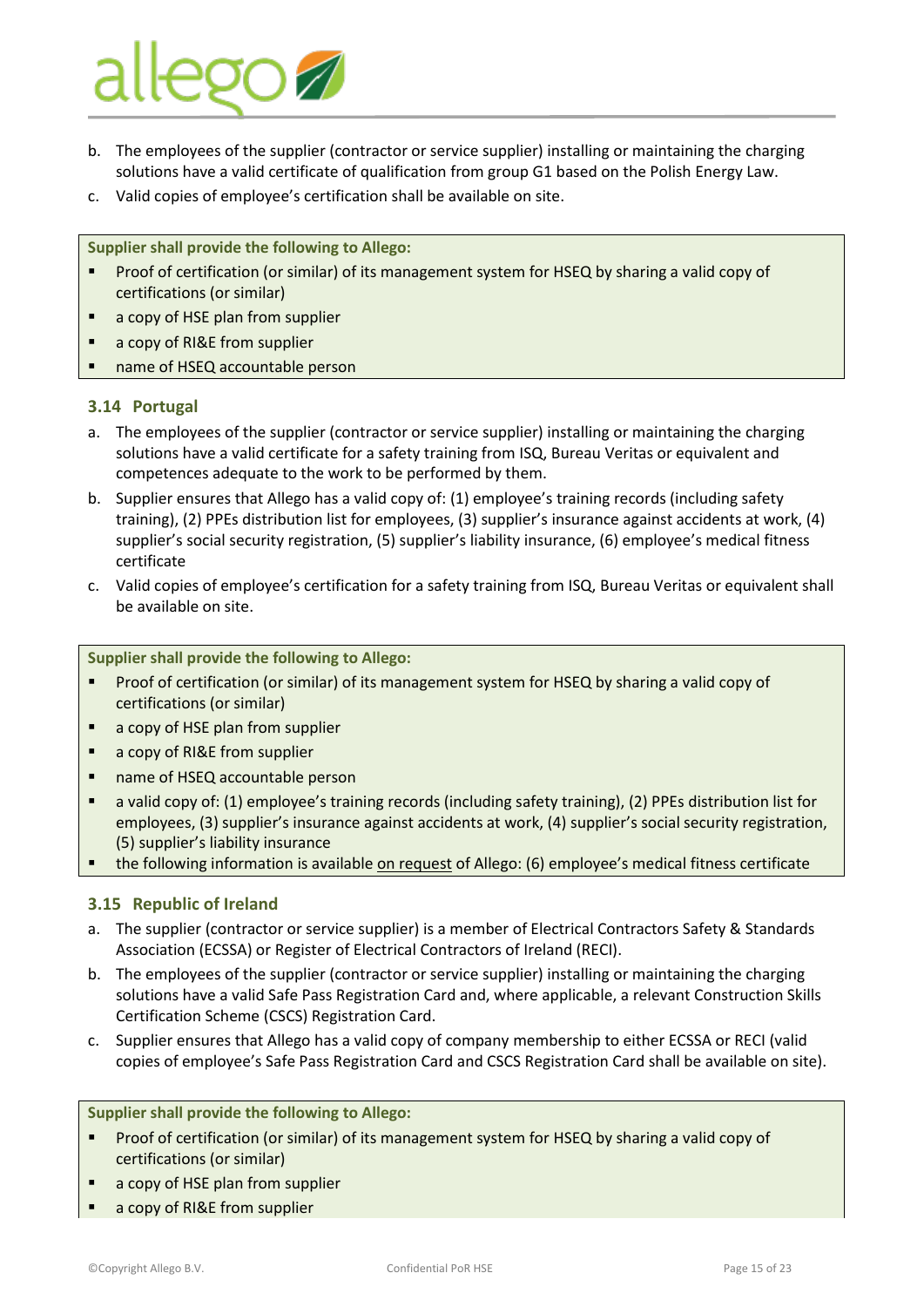

- name of HSEQ accountable person
- a valid copy of its membership of the Electrical Contractors Safety & Standards Association (ECSSA) or Register of Electrical Contractors of Ireland (RECI)

#### <span id="page-15-0"></span>**3.16 Spain**

- a. The supplier (contractor or service supplier) has a valid Authorization of Installer in Low Voltage according to the ITC-BT-03.
- b. The employees of the supplier (contractor or service supplier) installing or maintaining the charging solutions have a valid Certification of Qualification in Low Voltage according to the ITC-BT-03.
- c. Supplier ensures that Allego has valid copy of Authorization of Installer in Low Voltage according to the ITC-BT-03.

#### **Supplier shall provide the following to Allego:**

- Proof of certification (or similar) of its management system for HSEQ by sharing a valid copy of certifications (or similar)
- a copy of HSE plan from supplier
- a copy of RI&E from supplier
- name of HSEQ accountable person
- a copy of a valid Authorization of Installer in Low Voltage according to the ITC-BT-03

#### <span id="page-15-1"></span>**3.17 Sweden**

- a. The employees of the supplier (contractor or service supplier) installing or maintaining the charging solutions is authorized as an electrician by the Swedish Electrical safety Authority (*Elsäkerhetsverket*).
- b. Supplier ensures that valid copies of employee's authorization is available on site.

#### **Supplier shall provide the following to Allego:**

- Proof of certification (or similar) of its management system for HSEQ by sharing a valid copy of certifications (or similar)
- a copy of HSE plan from supplier
- a copy of RI&E from supplier
- name of HSEQ accountable person

#### <span id="page-15-2"></span>**3.18 Switzerland**

a. The supplier (contractor or service supplier) must follow the legal requirements of the *Arbeitsgesetz* (Labor law) to make sure all employees and other workers can work safely.

**Supplier shall provide the following to Allego:**

- Proof of certification (or similar) of its management system for HSEQ by sharing a valid copy of certifications (or similar)
- a copy of HSE plan from supplier
- a copy of RI&E from supplier
- name of HSEQ accountable person

#### <span id="page-15-3"></span>**3.19 The Netherlands**

- a. The supplier (contractor or service supplier) has a valid VCA certification (VCU in case applicable)
- b. The employees of the supplier (contractor or service supplier) installing or maintaining the charging solutions have a valid VCA-VOL of VCA-basis.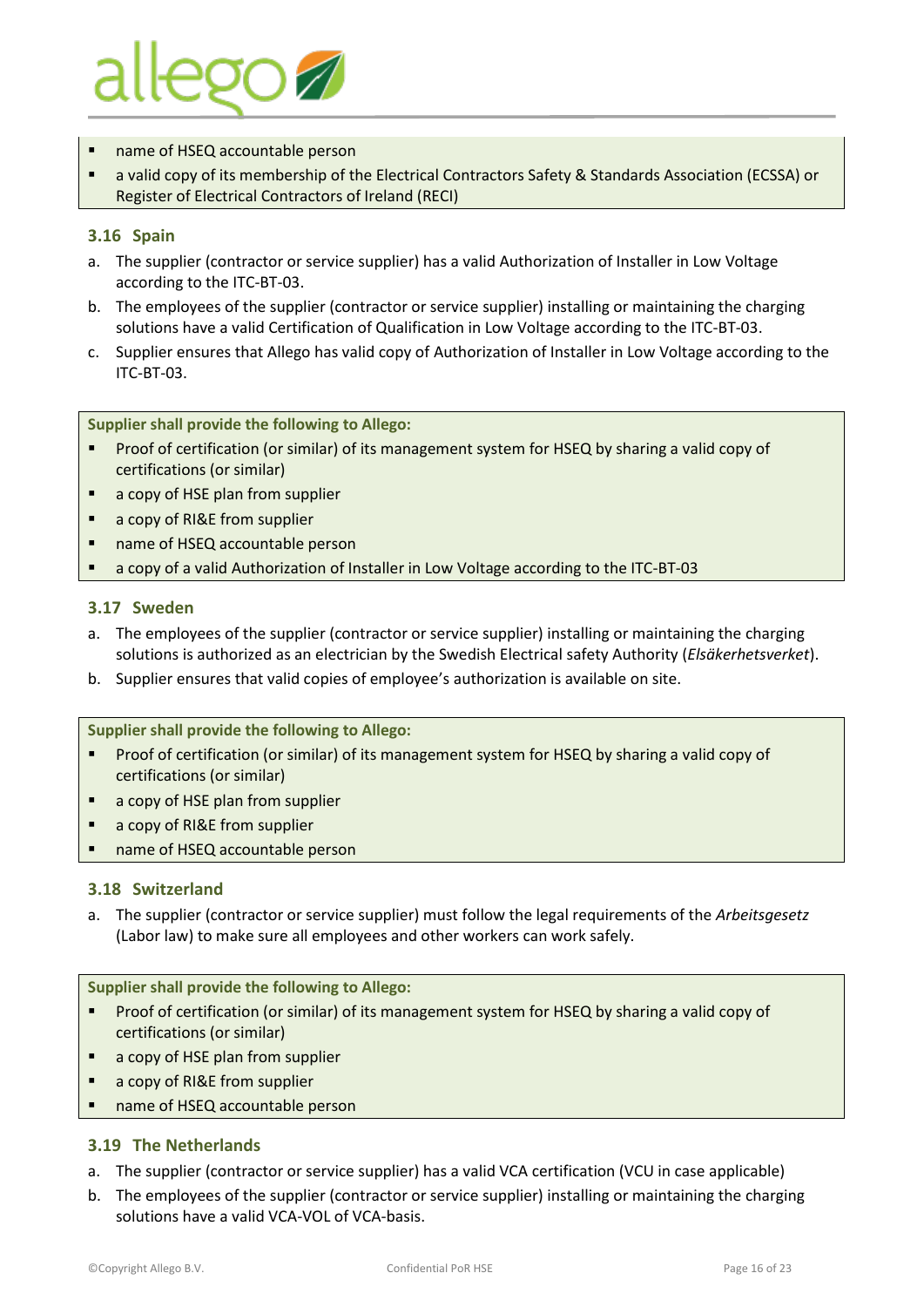

c. Supplier ensures that Allego has a valid copy of VCA (VCU in case applicable) company certification (valid copies of VCA employee's certification shall be available on site).

**Supplier shall provide the following to Allego:**

- **•** Proof of certification (or similar) of its management system for HSEQ by sharing a valid copy of certifications (or similar)
- a copy of HSE plan from supplier
- a copy of RI&E from supplier
- name of HSEQ accountable person
- a valid copy of a valid VCA certification (VCU in case applicable)

#### <span id="page-16-0"></span>**3.20 United Kingdom**

- a. The supplier (contractor or service supplier) has a valid NICEIC, ELECSA or equivalent certification
- b. The employees of the supplier (contractor or service supplier) installing or maintaining the charging solutions have a valid CBRE HSSE passport or equivalent. On top of this, the UK PIA SPA safety passport is required for work at petrol stations.
- c. Supplier ensures that Allego has a valid copy of company certification (valid copies of employee's certification shall be available on site).

**Supplier shall provide the following to Allego:**

- Proof of certification (or similar) of its management system for HSEQ by sharing a valid copy of certifications (or similar)
- a copy of HSE plan from supplier
- a copy of RI&E from supplier
- name of HSEQ accountable person
- a valid copy of a valid NICEIC, ELECSA or equivalent certification

#### <span id="page-16-1"></span>**3.21 Other countries**

- a. The supplier (contractor or service supplier) has a valid certification in line with or similar to VCA (applicable in specific country).
- b. The employees of the supplier (contractor or service supplier) installing or maintaining the charging solutions have a valid certification in line with or similar to VCA (applicable in specific country).
- c. Supplier ensures that Allego has a valid copy of company certification (valid copies of employee's certification in line with or similar to VCA (applicable in specific country) shall be available on site).
- d. Allego will review the provided certification based on the advice of a safety expert.

- Proof of certification (or similar) of its management system for HSEQ by sharing a valid copy of certifications (or similar)
- a copy of HSE plan from supplier
- a copy of RI&E from supplier
- name of HSEQ accountable person
- a valid copy of certification in line with or similar to VCA (applicable in specific country).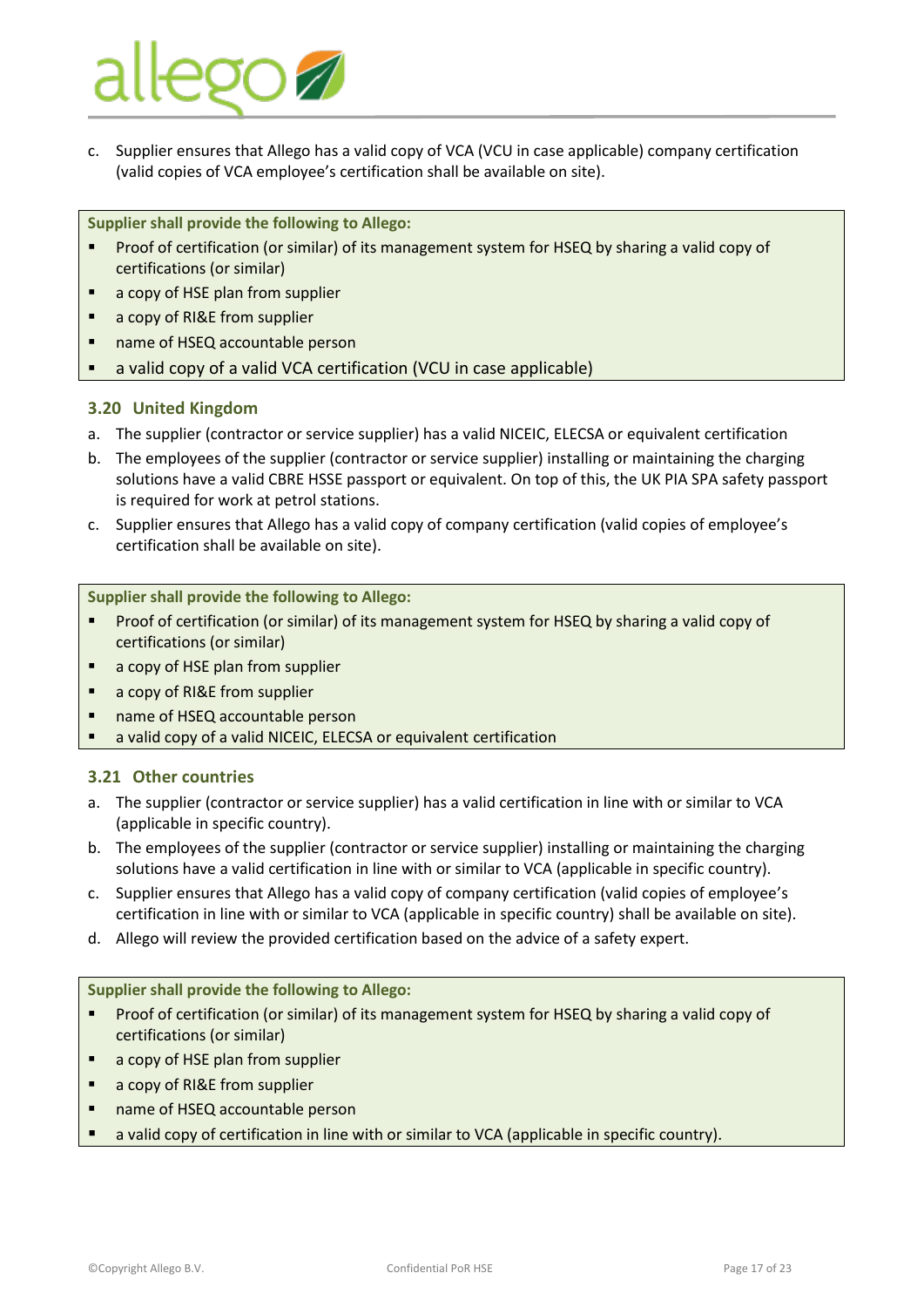# ego **1**

# <span id="page-17-0"></span>**4 Training requirements for working on charging solutions**

For installation and maintenance work the supplier must meet the following training requirements.

| <b>Activity</b>     | <b>Type of installation</b>  | <b>Additional training requirement</b>      |
|---------------------|------------------------------|---------------------------------------------|
| <b>Installation</b> | <b>AC</b> installations      | <b>No</b>                                   |
|                     | DC installations (also HPC)- | Mandatory training by hardware manufacturer |
| <b>Maintenance</b>  | <b>AC</b> installations      | <b>No</b>                                   |
|                     | DC installations (also HPC)- | Mandatory training by hardware manufacturer |

# <span id="page-17-1"></span>**5 Reporting requirements**

Allego considers close co-operation with their suppliers as essential for being successful in the market. Safe working and clear attention to our life cycle processes are crucial in order to cause least impact on our environment. Allego organizes operational, tactical and strategic alignment sessions with all of the suppliers for the evaluation of work. Health, Safety, Security and Environment (HSSE) is a standard agenda point in this meeting structure.

#### **(Near-)accidents and other unsafe working situations are reported directly to Allego**

**Periodically** supplier provides Allego the following:

- any changes in HSE accountable and responsible employees
- an overview the applicable HSE certificates and provides information on key evaluation results of and improvements in the used management system
- an analysis of executed toolbox, the lessons learned and the preventive and corrective actions
- an overview of executed HSE campaigns by supplier to promote safe working and results
- an overview of the procedure to perform a LMRA
- an overview of the procedure to report and examine a (near-) accident or incident
- at least a quarterly report on the number and type of (near-) accidents, incidents and the lessons learned as well as the preventive and corrective actions taken by supplier
- at least on a two-yearly basis an overview of the executed work place inspections/ observations by the supplier, the lessons learned and the preventive and corrective actions taken by the supplier
- the suppliers HSE plan, RI&E (risk identification and evaluation report) and used Job Safety Analysis (JSA's)
- the suppliers HSE trainings matrix
- the evaluation of the tested emergency plan
- at yearly basis an evaluation of Allegos HSE activities in order to support continuous improvement in the whole chain
- the evaluation on the contribution to sustainable processes in the life cycle of Allego products and services and planned actions for further improvement (in order to cause the least possible impact on our environment and planned actions for further improvement)

# <span id="page-17-2"></span>**6 Subcontractors**

Subcontractors must meet the following requirements:

- This PoR HSSE does also apply to subcontractors.
- Contractors engaged by Allego are responsible for checking the suitability of the subcontractors they hire.
- Contractors must be able to provide evidence on request that subcontractors meet the same (HSSE) conditions regarding contractors.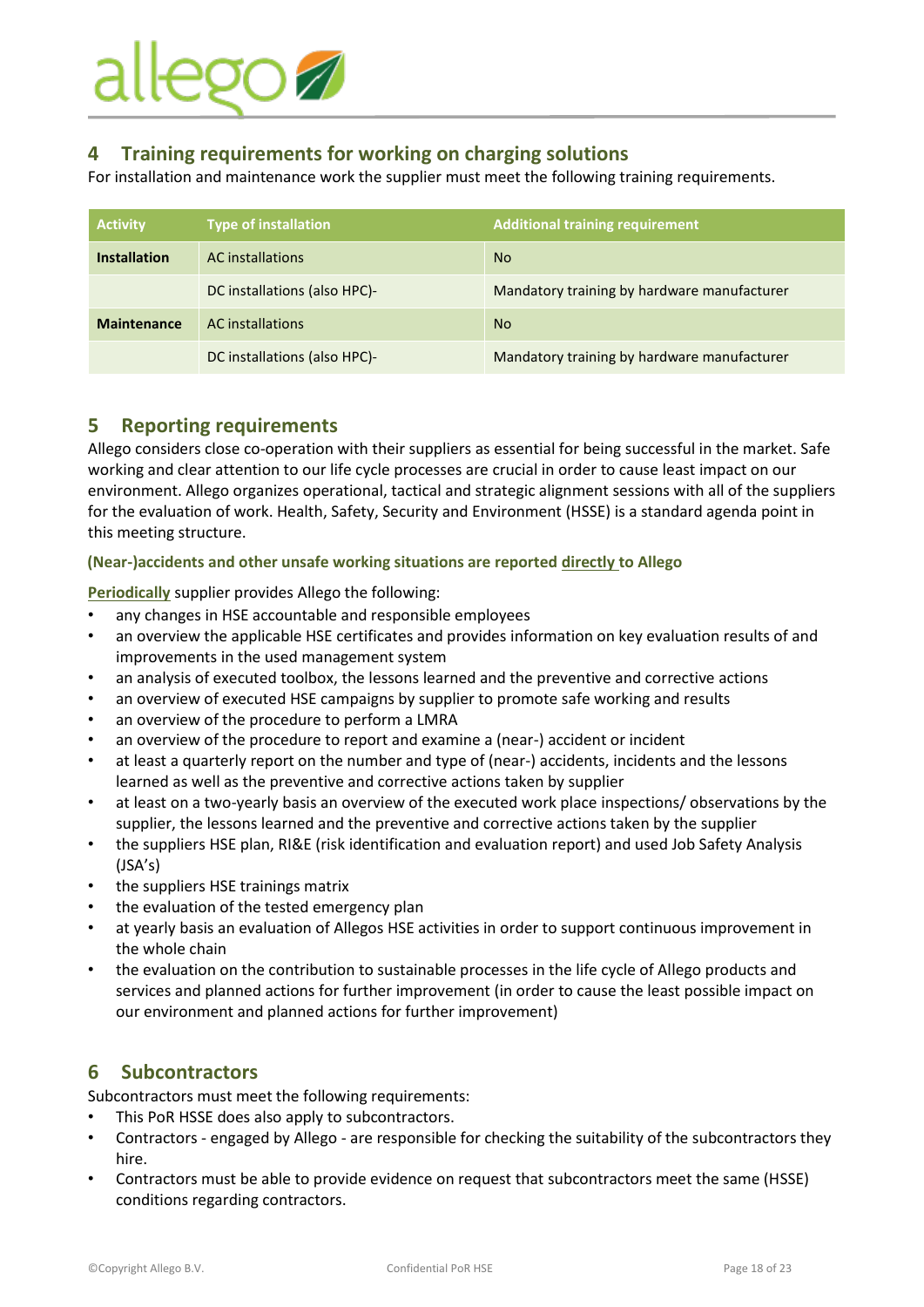

# <span id="page-18-0"></span>**7 Lock and Key management**

Allego maintains a hard key security and management policy for their EV charging infrastructure that ensures positive control of all keys and locks for Allego owned or serviced installations. The plan, which includes mechanisms for central issue, return, and periodic inventory of keys, also establishes approval authorities for various types of key distribution in order to safeguard the personal safety of those who work at our chargers, protect the assets of Allego, and comply with relevant standards and guidelines such as the EN 50110.

#### <span id="page-18-1"></span>**7.1 Requesting keys for Contractors**

- Contractors may be issued keys to access charging solutions for installation or maintenance services for a specific duration. HSEQ performs the key management to issue keys on behalf of Allego.
- The Applicant act as the key holder and will be registered as such in the Allego key register.
- For issuing keys; a key declaration form must be completed and signed by the applicant, including a valid nomination letter as a Skilled Person minimum (in accordance with EN 50110) signed by the company they work for.

#### <span id="page-18-2"></span>**7.2 Returning keys**

Keys need to be returned when:

- The contract period of the contractor has ended.
- The key holder left the contractors company or changed function whereby access to the chargers is no longer part of his duties.
- The validity of the key holders nomination letter has expired (and it's not renewed).
- Key is damaged (see 7.3).

#### <span id="page-18-3"></span>**7.3 Damaged keys**

- Keys that are damaged (e.g. broken, bent, worn out) must be returned to Allego as soon as possible to prevent further damage to the Allego cylinders.
- For replacement of damaged keys a new key declaration form must be completed and signed by the contractors key holder.

#### <span id="page-18-4"></span>**7.4 Reporting Lost or Stolen Keys**

- For replacement of misplaced or lost keys follow the Requesting keys for Contractors Process.
- If a new key is needed for security reasons, the Contractor responsible for the key(s) can be placed responsible for all cost by Allego.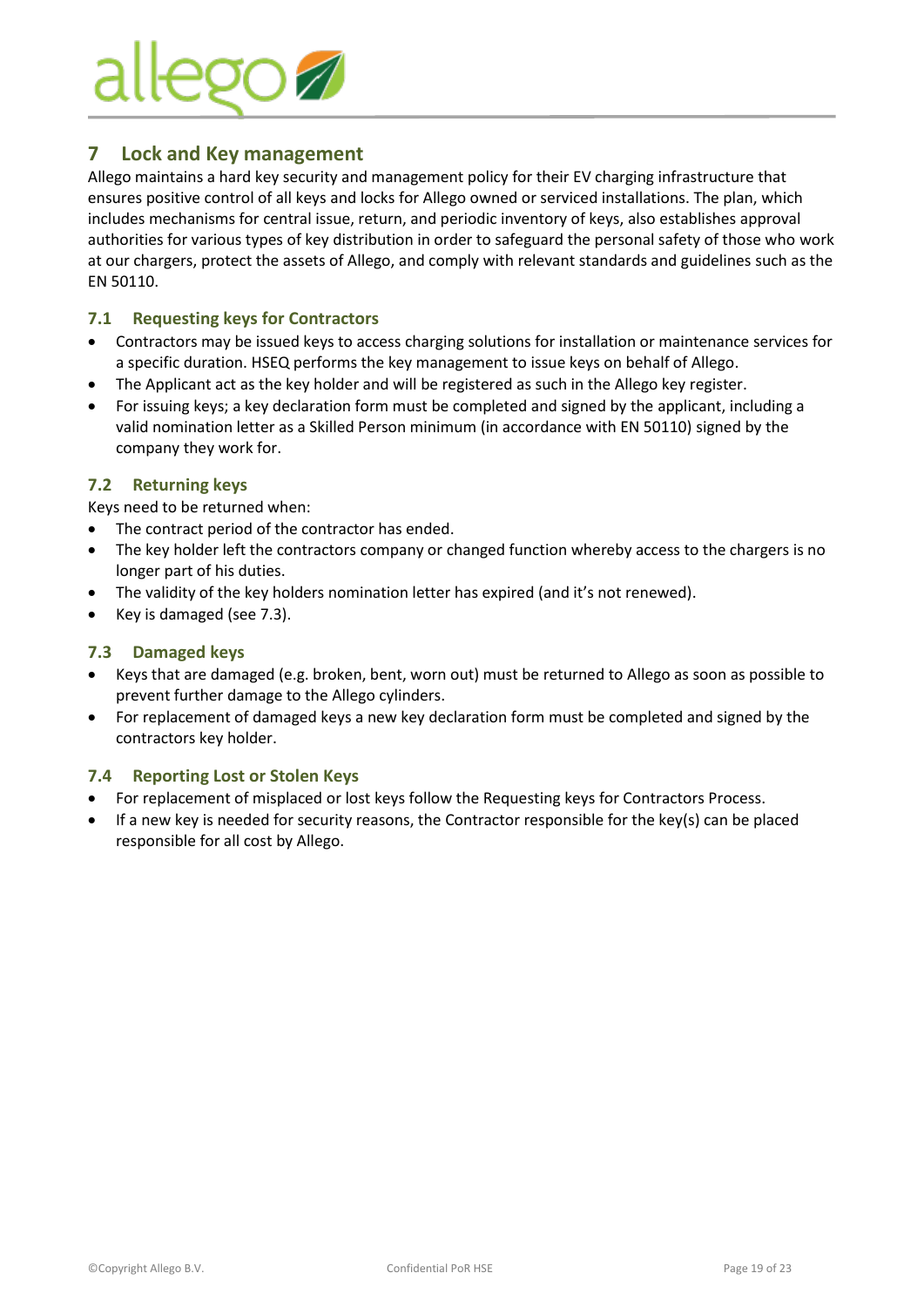

# <span id="page-19-0"></span>**Appendix C2\_PoR SAFETY\_General safety rules**

<span id="page-19-1"></span>DOCUMENT General Safety rules for the supplier employees (country independent version)

### **1 Introduction**

Allego wants to prevent accidents and safety incidents and promote safe behavior by its employees and by the employees of its suppliers. All relevant employees of suppliers should be familiar with the contents of this document at all times, so that they act accordingly.

#### **Definition of suppliers**

All core supplier of products, the manufacturers, Installation and Maintenance Services (Contractors), ICT Services and Software and all supporting suppliers of supporting IT systems, services and products

# <span id="page-19-2"></span>**2 Certification and Nomination requirements**

All employees working on installing or maintaining charging solutions for Allego must be certified.

- If electrical operations are performed to the grid or connection, the person must have a mandatory nomination according to EN50110 or local equivalent.
- If electrical operations to be carried out on a charging station, the person must have the appropriate designation/ competence according to EN50110 or local equivalent.
- In the case of lifting, operations should be done by a person in possession of a certificate or lifting hoist. In the case of excavation work a lifting certificate is not required. At the request of Allego (before, during or after work) the applicable diploma, certificate, nomination or license must be available for inspection.
- Supplier employees have a safety passport and this passport is available for inspection during all work activities. Safety passport of supplier employees shall include the suppliers nomination.
- <span id="page-19-3"></span>• For driving a vehicle a valid driver's license for the appropriate vehicle category is mandatory.

### **3 Safe working**

Before the start of the project involving the installation or maintenance of charging infrastructure, the contractor ensures that every person involved has in their possession and has read the applicable instructions and work instructions, as well as the applicable Job Safety Analysis (JSA). Execution of the work is in accordance with these instructions, work instructions and JSA.

Everyone should only use tools and equipment such as hoists, ladders, or other equipment, which are considered to be suitable (i.e. certified / calibrated) for the intended purpose. Their application should be carried out in the prescribed manner and after verifying proper operation. Performing electro technical activities is in accordance with NEN50110 requirements and country specific requirements

In the working area, deposits are placed according to **country traffic legislation** so that bystanders are not endangered.

Everyone must help to promote safety. Leaders lead by example.

- Prior to any work, all employees working for Allego take care that all applicable safety rules, regulations, and specific risks are known. In case that employees working for Allego are not aware of the Safety rules, one must first ask the supervisor for the applicable rules and dangers. In case these are not known, one has to stop the work.
- Everyone is obliged to adhere to the safety instructions in force at the location.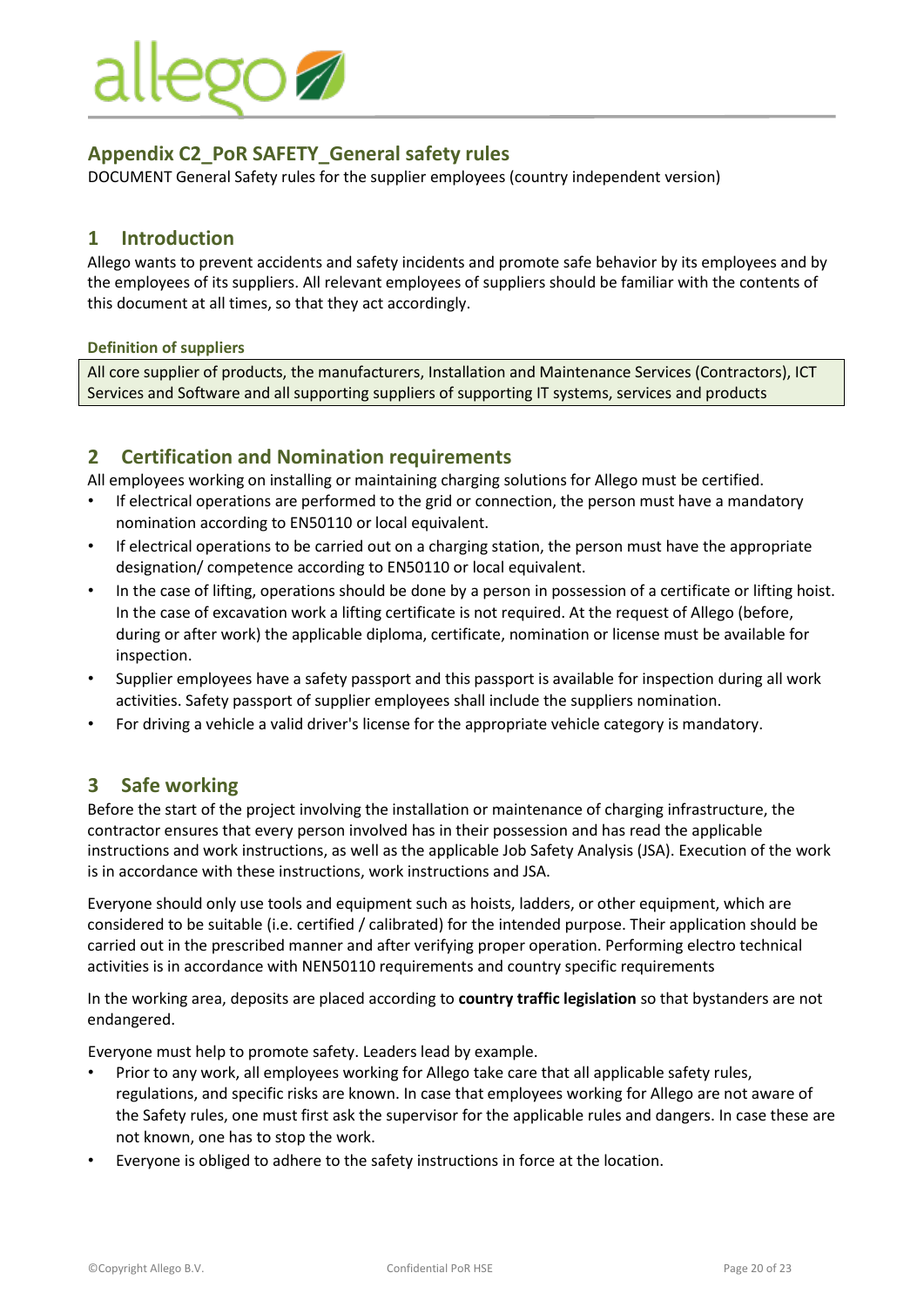

- Everyone is required to intervene in case another person is operating unsafe, behaves unsafe or otherwise violates the rules. Particularly, additional attention should be given to new or temporary staff.
- Anyone who perceives an unsafe situation and/ or action, shall inform the responsible supervisor or his superior. In an acute dangerous situation, direct intervention is expected.
- Everyone is expected to maintain a clean and organized working environment. Everyone is expected to clean up all the tools and material after stopping the work.
- <span id="page-20-0"></span>• Walkways inside and outside the buildings should remain passable.

# **4 Work Permit System**

During the term of the agreement (with a maximum duration of one year) between Allego and the contractor, a work permit is issued by the contractor to persons that meet the training requirements and who know the safety rules, the current health and safety rules and regulations and specific instructions and possession. The persons must sign this during a work start meeting and must have the work permit with them during the work. The work permit system is in accordance with EN50110 and country specific requirements

# <span id="page-20-1"></span>**5 Use of personal protective equipment (PPE)**

The supplier is required to have its own HSE (Health Safety Environment) plan. In this HSE plan the used PPEs are described. Allego has general rules in place:

- Everyone is obliged to use the applicable working instruction for using personal protective equipment.
- Personal protective equipment must be used properly (according to the user), maintained and stored.
- Staff of the contractor must be provided with employer's own personal protection.
- Non-limiting examples of PPE to be used are:
	- $\circ$  The wearing of safety helmets is mandatory for everyone working in lifting operations and excavator work.
	- o Safety shoes or boots should be worn when performing tasks.
- Work carried out on the highway, or in places where they must be clearly visible, must be done in accordance with the country traffic legislation and traffic vests must be worn.
- In case applicable, used tools must be tested and calibrated and as evidence to be provided with a valid inspection sticker.

# <span id="page-20-2"></span>**6 Performing Last Minute Risk Analysis (LMRA)**

Before the start of any work, a LMRA (Last Minute Risk Analysis) should be performed. This should also happen when a significant change has occurred in the situation since the previous LMRA. At the request of Allego the supplier can demonstrate how the process of performing a MRA is secured in the organization.

### <span id="page-20-3"></span>**7 Emergencies and Emergency Plan**

The supplier must establish its own emergency plan and take care that it is part of the suppliers HSE plan. On Allego's request, the supplier's emergency plan is shared for review. During working activities, a first aid kit as well as a fire extinguisher is readily available. Allego is always and direct informed on any emergencies during work activities for Allego on +31(0)8003745337.

# <span id="page-20-4"></span>**8 (Near-) Accidents, safety incidents and unsafe situations**

Always inform Allego directly about (near-) accidents, safety incidents and unsafe situations that occur while performing work for Allego (call +31(0)8003745337).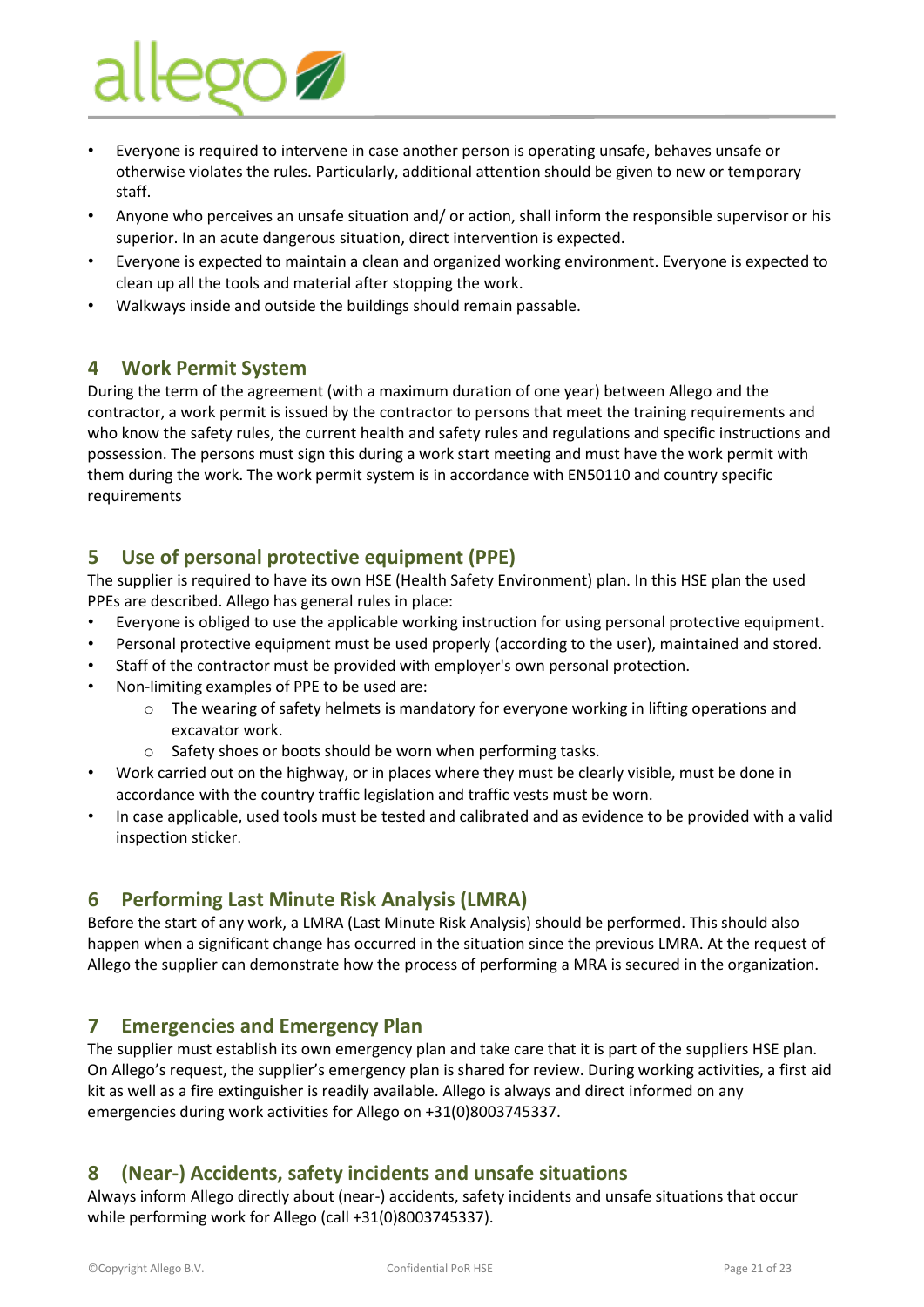

# <span id="page-21-0"></span>**9 Inspections and observations**

The supplier is expected to perform Work Place Inspections and Safety Observations while performing work activities for Allego and provide Allego with copies of the results. Allego performs sampling (Work Place) Inspections and observations during supplier's work. The supplier will ensure an appropriate follow-up with corrective and preventive actions based on inspection reports and other observations.